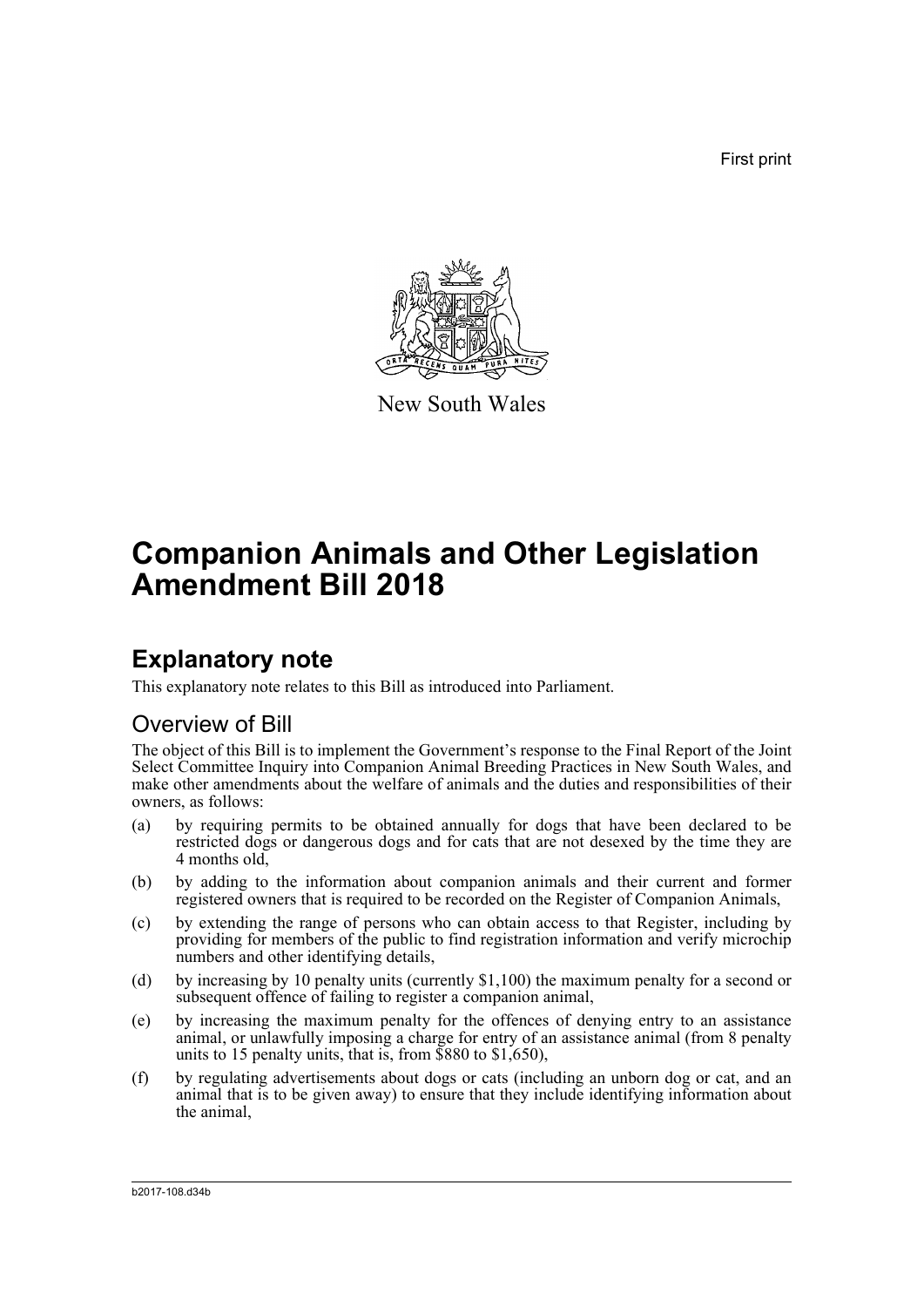- (g) by giving inspectors the power to require a person to produce documents, in limited circumstances,
- (h) by extending the power of courts hearing criminal proceedings for animal cruelty offences and certain other offences to make orders requiring the accused person to reimburse a person or organisation that incurred costs for the care of animals incurred as a result of the offence or those proceedings,
- (i) by authorising courts to disqualify persons convicted of animal cruelty offences from keeping, or participating in keeping, animals in the future.

### Outline of provisions

**Clause 1** sets out the name (also called the short title) of the proposed Act.

**Clause 2** provides for the commencement of the proposed Act on a day or days to be appointed by proclamation.

**Clause 3** repeals an uncommenced amendment to the *Companion Animals Act 1998* as a consequence of the re-arrangement of provisions of that Act by the proposed Act.

### **Schedule 1 Amendment of Companion Animals Act 1998 No 87**

### **Annual permits required for certain companion animals**

**Schedule 1 [6]** inserts the following provisions that require an annual permit, in addition to the current lifetime registration, for certain animals (to give effect to Recommendation 3 of the Committee's report):

- (a) **Proposed section 11B** requires the owner of a cat that is 4 months old or older and has not been desexed to ensure that a permit is in force for the cat. A period of grace is provided, allowing the owner until the cat is 6 months old to apply for a permit and allowing a person who becomes the owner of an older cat a 2-month period in which to apply for a permit. (The transitional provisions inserted by **Schedule 1 [22]** make it clear that the new permit requirement will not apply to a cat that was registered before the proposed section commences.)
- (b) **Proposed section 11C** requires the owner of a dangerous dog to ensure that a permit is in force for the dog. (The transitional provisions inserted by **Schedule 1 [22]** apply the requirement to a dog that was declared to be dangerous before the proposed section commences.)
- (c) **Proposed section 11D** requires the owner of a restricted dog to ensure that a permit is in force for the dog. (The transitional provisions inserted by **Schedule 1 [22]** apply the requirement to a dog that was declared to be restricted before the proposed section commences.)
- (d) **Proposed section 11E** provides for a council to give the owner of a companion animal that is not the subject of a permit required by the Act a notice requiring the person to ensure that a permit is obtained within 14 days.
- (e) **Proposed section 11F** exempts companion animals that are in the custody of a rehoming organisation from the application of the obligations to obtain permits imposed by proposed sections 11B, 11C and  $\overline{11}D$ .
- (f) **Proposed section 11G** exempts certain other companion animals from the operation of the obligation to obtain a permit and provides for the regulations to exempt further classes of companion animals.
- (g) **Proposed section 11H** provides that a person is taken to commit a separate offence under proposed section 11B, 11C or 11D for each calendar month that the relevant companion animal is not the subject of a permit.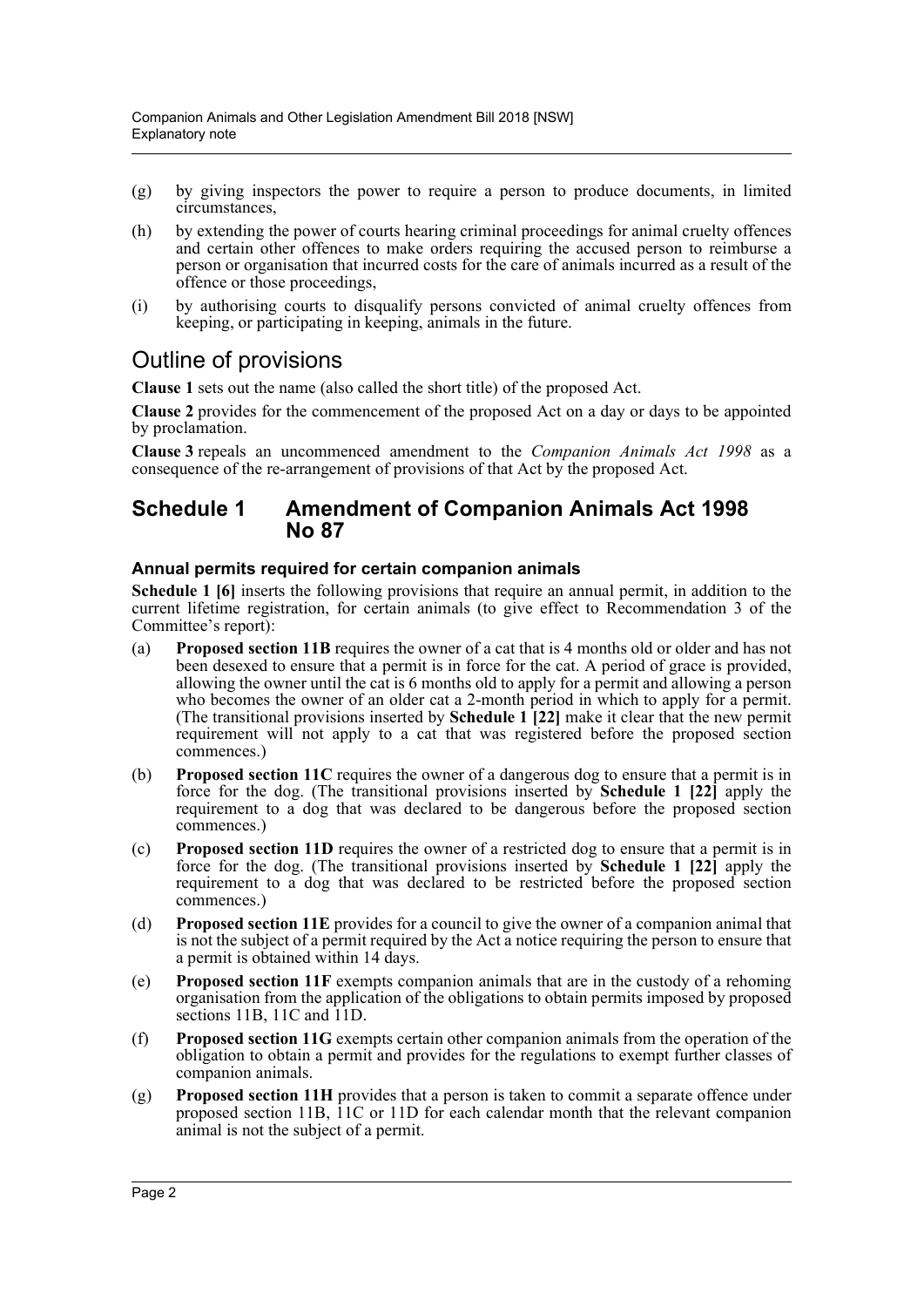- (h) **Proposed section 11I** provides for the making of an application for a permit.
- (i) **Proposed section 11J** provides for the issue of a permit.
- (j) **Proposed section 11K** provides for the imposition of conditions on a permit.
- (k) **Proposed section 11L** provides that a permit continues in force for a period of 12 months unless it is sooner surrendered or revoked or it otherwise ceases to be in force.
- (l) **Proposed section 11M** provides that if a companion animal that is the subject of a permit is sold, the permit continues to apply to the companion animal for the remainder of the term of the permit unless it is sooner surrendered or revoked or it otherwise ceases to be in force.
- (m) **Proposed section 11N** provides that the regulations may make provision for or with respect to applications for and the issue of permits, fees and other matters relating to permits.

**Schedule 1 [9]** includes in the list of control requirements with which owners of dangerous or menacing dogs must comply a requirement that a dangerous dog must be the subject of a permit issued under the Act.

**Schedule 1** [11] includes in the list of control requirements with which owners of restricted dogs must comply a requirement that the dog must be the subject of a permit issued under the Act.

**Schedule 1 [16]** includes a specific reference to permit fees paid under the Act in a section that specifies the amounts that must be paid in the Companion Animals Fund.

Schedule 1 [17] specifically authorises the Chief Executive of the Office of Local Government (the *Departmental Chief Executive*) to give refunds of registration fees, permit fees or other amounts payable under the Act.

**Schedule 1 [22]** inserts savings and transitional provisions which have the effect that:

- (a) the new permit requirement does not apply to cats registered before the requirement commenced, and
- (b) the new permit requirements extend to dogs that were declared dangerous dogs or restricted dogs before the requirements were imposed.

### **Keeping of the Register of Companion Animals**

**Schedule 1 [15]** inserts the following provisions about the keeping of the Register of Companion Animals (the *Register*) (to give effect to Recommendation 34 of the Committee's report):

- (a) **Proposed section 78** inserts definitions.
- (b) **Proposed section 79** provides for the Departmental Chief Executive to keep a Register of Companion Animals.
- (c) **Proposed section 80** lists the information that the Register must contain. The additional information includes the following:
	- (i) information about current and former owners of registered companion animals,
	- (ii) identification information about companion animals, including the microchip identification number, breeder identification number and rehoming organisation number, if any,
	- (iii) information about breeders of animals.

**Schedule 1 [14]** omits existing provisions about the keeping of the Register and access to it.

### **Access to the Register of Companion Animals**

**Schedule 1 [15]** also inserts the following provisions about access to the Register of Companion Animals (to give effect to Recommendation 34 of the Committee's report):

- (a) **Proposed section 81** requires the Departmental Chief Executive to provide access to the Register free of charge.
- (b) **Proposed section 82** provides that the owner of a companion animal is entitled to access information contained in the Register, but only for the purpose of notifying, in accordance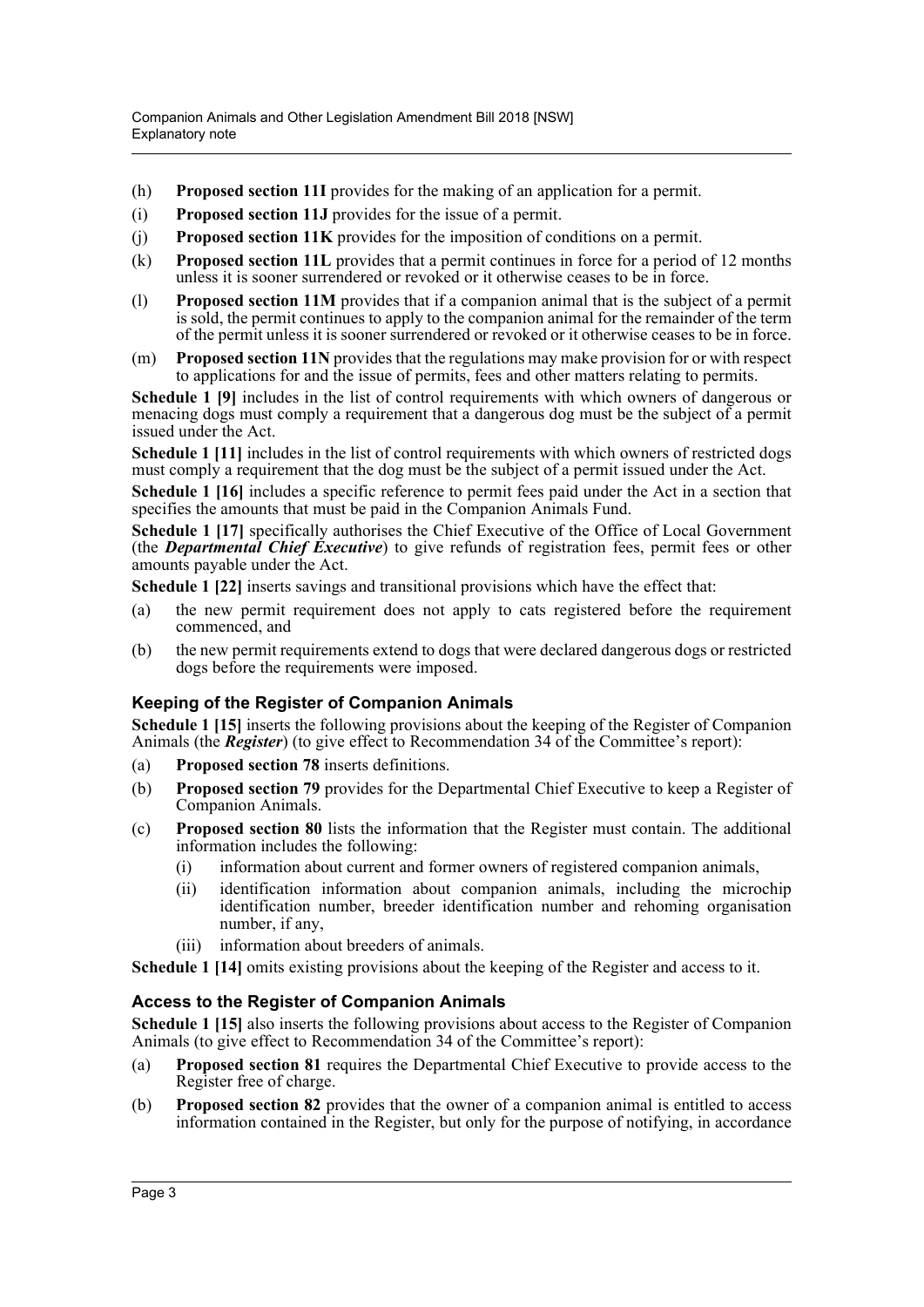with section 11, changes in the registration information or identification information of any companion animal owned by the person.

- (c) **Proposed section 83** provides members of the public with limited access to information contained in the Register, but only for the purposes of determining whether a companion animal is registered or the subject of a permit, verifying breeder identification numbers, microchip identification numbers or rehoming organisation numbers or for the purposes of determining the business name of any breeder that corresponds to a breeder identification number, or the details of any animal or rehoming organisation, that correspond to any of those numbers. (This gives effect to Recommendation 15 of the Committee's report.)
- (d) **Proposed section 83A** provides that the Minister and any person acting with the Minister's authority is entitled to unrestricted access to information contained in the Register.
- (e) **Proposed section 83B** provides that the Secretary of the Department of Industry and persons authorised by that Secretary are entitled to access information contained in the Register, subject to any restrictions imposed by the Departmental Chief Executive.
- (f) **Proposed section 83C** provides for a local authority to approve employees of the local authority who may access the Register, subject to the control of the local authority.
- (g) **Proposed section 83D** provides for a local council to approve contractors of the council who operate a council pound as persons who may access the Register, subject to the control of the local council.
- (h) **Proposed section 83E** provides that a veterinary practitioner, or an employee of a veterinary practitioner acting under supervision, is entitled to access information contained in the Register, but only for the purpose of locating the owner of a companion animal that is in the custody of the veterinary practitioner or his or her practice.
- (i) **Proposed section 83F** provides for the Departmental Chief Executive to approve other persons accessing the Register.
- (j) **Proposed section 83G** provides for the regulations to authorise general access by specified officers or by certain other persons.
- (k) **Proposed section 83H** provides for the regulations to make further provision about access to the Register.
- (l) **Proposed section 83I** provides for Departmental Chief Executive to issue guidelines about access to the Register.
- (m) **Proposed section 83J** repeats an existing provision that provides for the Departmental Chief Executive to enter into agreements or arrangements about the exercise of the Departmental Chief Executive's functions relating to the Register.
- (n) **Proposed section 83K** provides for the Departmental Chief Executive to provide information to, or enter into arrangements to enable the exchange of information with, other Australian jurisdictions that administer animal welfare legislation.

**Schedule 1 [21]** exempts information that is disclosed as authorised or required by proposed Division 3 of Part 9 from confidentiality obligations, but only if it is disclosed in accordance with any guidelines issued by the Departmental Chief Executive.

### **Other amendments about the Register of Companion Animals**

**Schedule 1 [15]** also inserts the following provisions about the Register of Companion Animals:

- (a) **Proposed section 83L** repeats an existing provision about the evidentiary value of certificates relating to the Register.
- (b) **Proposed section 83M** provides for the allocation of breeder identification numbers by the Departmental Chief Executive. Those numbers are required to appear on the Register.
- (c) **Proposed section 83N** provides for the allocation of rehoming organisation numbers by the Departmental Chief Executive. Those numbers are required to appear on the Register.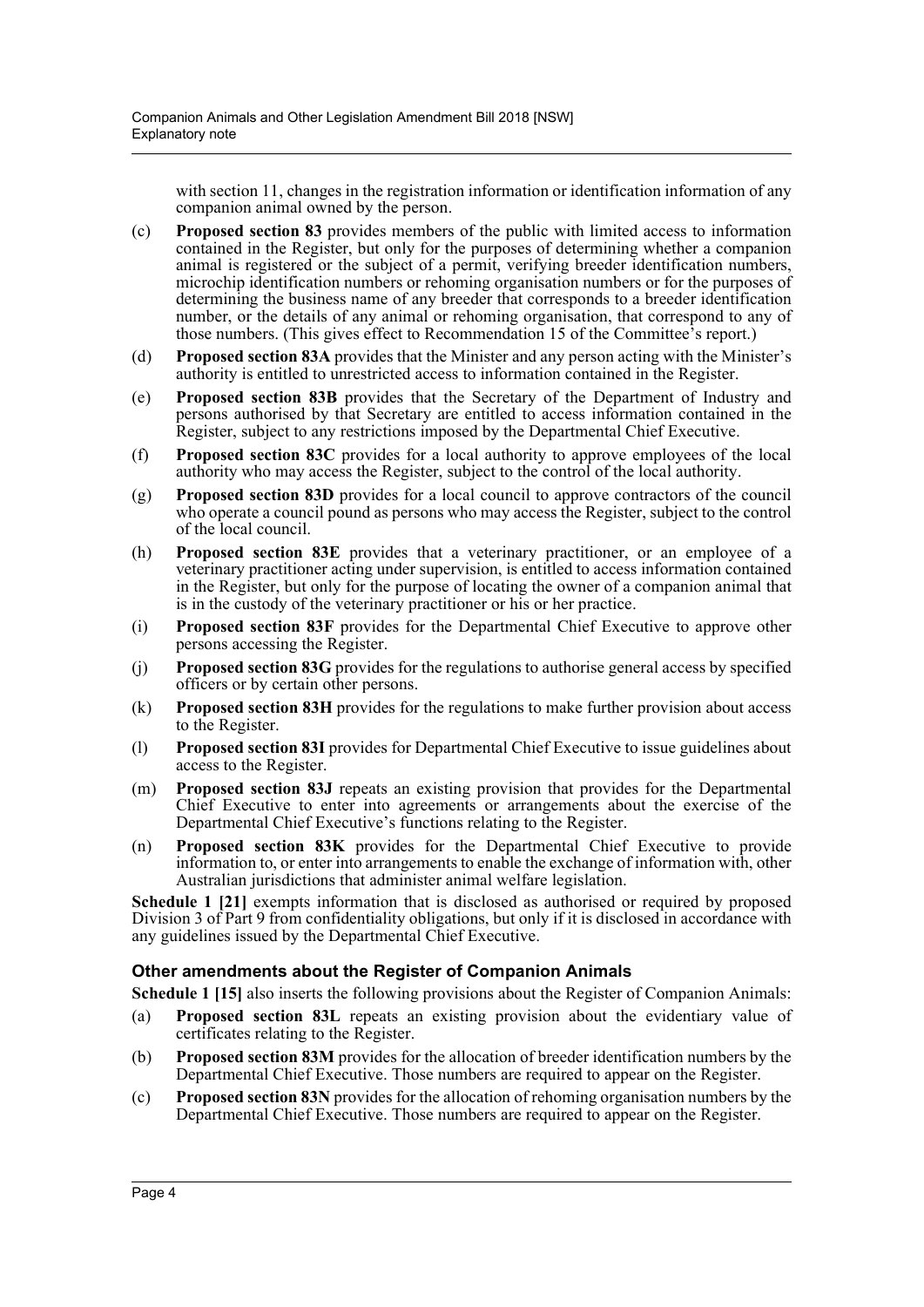### **Amendments increasing maximum penalties for certain offences**

**Schedule 1 [3]** imposes a higher maximum penalty for a second or subsequent offence of failing to register a companion animal from the time the animal is 6 months old, as follows:

- (a) the maximum penalty for a second or subsequent offence of failing to register a cat or a dog that is not a dangerous, menacing or restricted dog will be 60 penalty units (currently \$6,600) (the existing maximum penalty of 50 penalty units (\$5,500) for a first offence is retained),
- (b) the maximum penalty for a second or subsequent offence of failing to register a dangerous, menacing or restricted dog will be 70 penalty units (currently \$7,700) (the existing maximum penalty of 60 penalty units (\$6,600) for a first offence is retained).

Schedule 1 [4] provides for the same increase in penalty for the offence of failing to register a companion animal that is required to be registered by the regulations.

**Schedule 1 [5]** provides for the same increase in penalty for the offence of failing to comply with a notice requiring the registration of a companion animal.

**Schedule 1 [12]** increases the maximum penalty for the offence of denying entry to an assistance animal from 8 penalty units to 15 penalty units (that is, an increase from \$880 to \$1,650).

**Schedule 1 [13]** increases the maximum penalty for the offence of unlawfully imposing a charge for entry of an assistance animal from 8 penalty units to 15 penalty units (that is, an increase from \$880 to \$1,650).

### **Other amendments**

**Schedule 1 [1], [2] and [19]** update references to the Director-General, replacing them with references to the Departmental Chief Executive.

**Schedule 1 [2]** also insert definitions of words and phrases used in proposed provisions.

**Schedule 1 [7]** provides for the regulations to prescribe what constitutes or does not constitute reasonable precautions for the purposes of section 12A, which makes it an offence to fail to take reasonable precautions to prevent a dog from escaping from premises.

**Schedule 1 [8]** lists some examples of injuries that will constitute "serious injury", for the purposes of a definition that a dog is "menacing".

**Schedule 1 [10]** adds Perro de Presa Canario or Presa Canario to the list of dogs that are restricted dogs for the purposes of the Act. Dogs of that breed are already covered by the definition, since their importation into Australia is prohibited by regulations made under the *Customs Act 1901* of the Commonwealth.

**Schedule 1 [18]** requires a veterinary practitioner who desexes a female companion animal to ear-mark or tattoo the animal at the same time, unless the veterinary practitioner considers that the procedure cannot be undertaken safely and humanely at that time or the owner of the animal does not consent.

**Schedule 1 [20]** enables the Departmental Chief Executive to designate organisations as rehoming organisations and to exempt such organisations from the obligations to register any or all companion animals in their custody, and from the requirement to pay fees in relation to permits for, or the registration of, any or all companion animals.

### **Schedule 2 Amendment of Prevention of Cruelty to Animals Act 1979 No 200**

### **Amendments imposing obligations to include information in advertisements**

**Schedule 2 [4]** inserts a provision that:

(a) requires a person who advertises that a dog or cat is available for sale, to be given way or to be otherwise transferred, or will be available when it is born, to include either a microchip identification number, breeder identification number or rehoming organisation number in the advertisement (and, since the provision extends to advertisings dogs or cats that have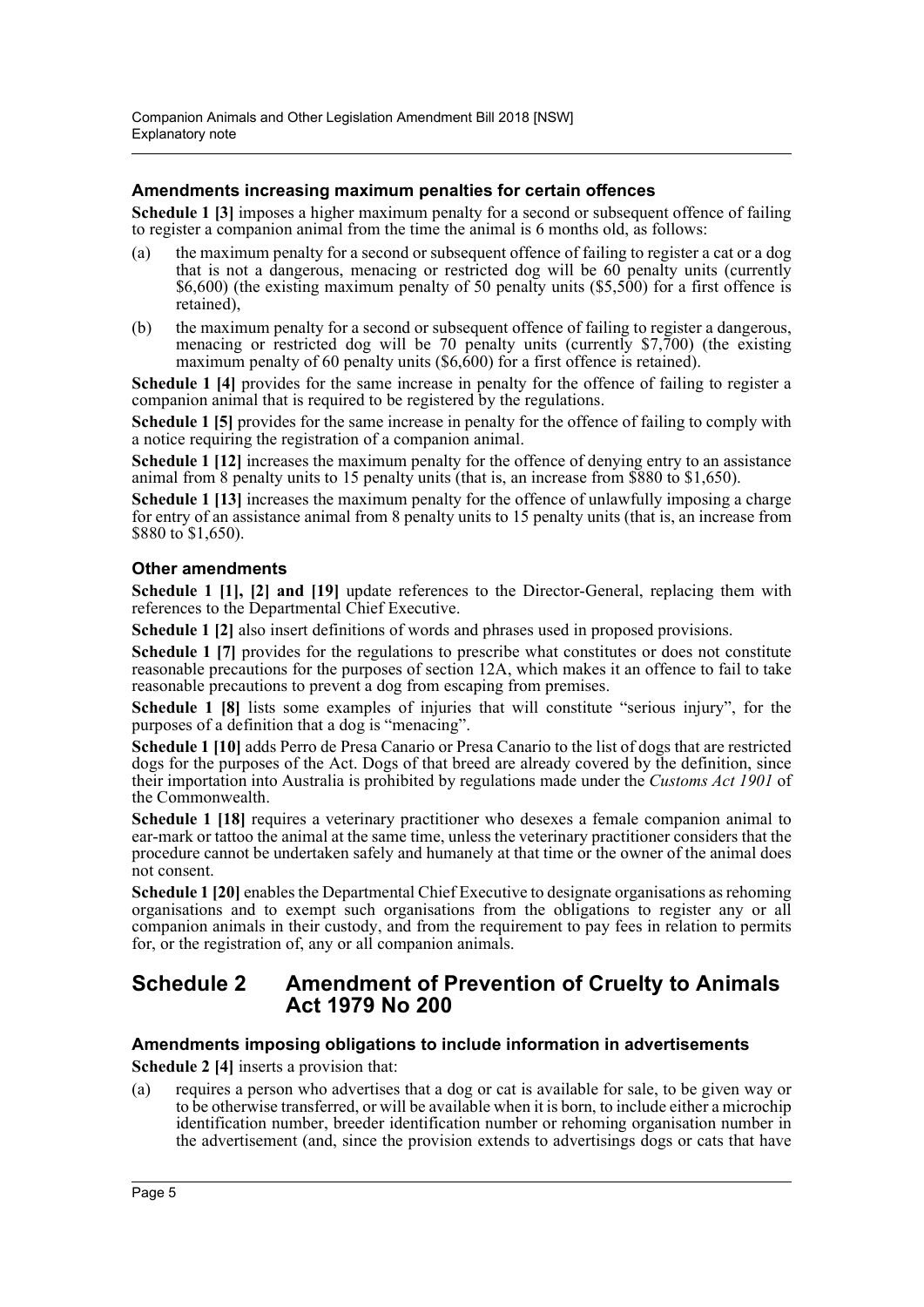not been born, and will not have a microchip number, the provision will require the person to obtain either a breeder identification number or a rehoming organisation number), and

(b) provides that failure to include or to falsify such a number is an offence.

In each case, the maximum penalty for the offence is 50 penalty units (currently \$5,500). The amendment gives effect to Recommendation 21 of the Committee's report, and extends to a transfer of ownership by way of gift.

**Schedule 2 [1]** modifies the long title of the Act to include a reference to the matter covered by the proposed amendments.

**Schedule 2 [2]** includes in the objects of the Act the object of promoting the welfare of dogs and cats by requiring information about them to be provided when they are advertised.

### **Amendments relating to powers of inspectors**

**Schedule 2 [5]** includes in the powers of inspectors in relation to land used for certain commercial purposes, the power to inspect any advertisement, or means of publishing or broadcasting an advertisement, that is on the land.

**Schedule 2 [6]** provides for inspectors to examine advertisements and means of publishing or broadcasting advertisements if the inspector suspects that an offence against proposed section 23A has been or is about to be committed in respect of the advertisement.

**Schedule 2 [7]** gives inspectors the power to require a person to answer questions in relation to matters. The power can be exercised only if the inspector suspects on reasonable grounds that the person has knowledge of the matters in respect of which information is reasonably required for the purposes of exercising the powers of an inspector or determining whether there has been a contravention of the Act or the regulations.

### **Amendments authorising making of interim court orders about costs of caring for animals**

**Schedule 2 [8]** authorises the Local Court to make interim orders, during criminal proceedings for animal welfare offences, to recover reasonable costs incurred for the care and maintenance of animals, or to provide security for payment of any remaining costs, whether or not the person charged is eventually convicted. (At present, orders for those costs may be made only at the end of proceedings, and only if the defendant is convicted.)

**Schedule 2 [11]** provides that the proposed amendment extends to criminal proceedings that began, but were not finally determined, before the commencement of the amendment.

### **Amendments to powers of courts to make orders restricting conduct of a convicted person**

**Schedule 2 [9] and [10]** expand the effect of a court order that disqualifies a convicted individual from owning animals, so that the order also prohibits the convicted individual keeping, or participating in keeping, animals, or being party to an arrangement where he or she is entitled to control or influence how animals are kept. This gives effect to Recommendation 27 of the Committee's report.

**Schedule 2 [11]** provides that the proposed amendment extends to criminal proceedings that began, but were not finally determined, before the commencement of the amendment.

### **Minor amendment**

**Schedule 2 [3]** updates a reference to a Department.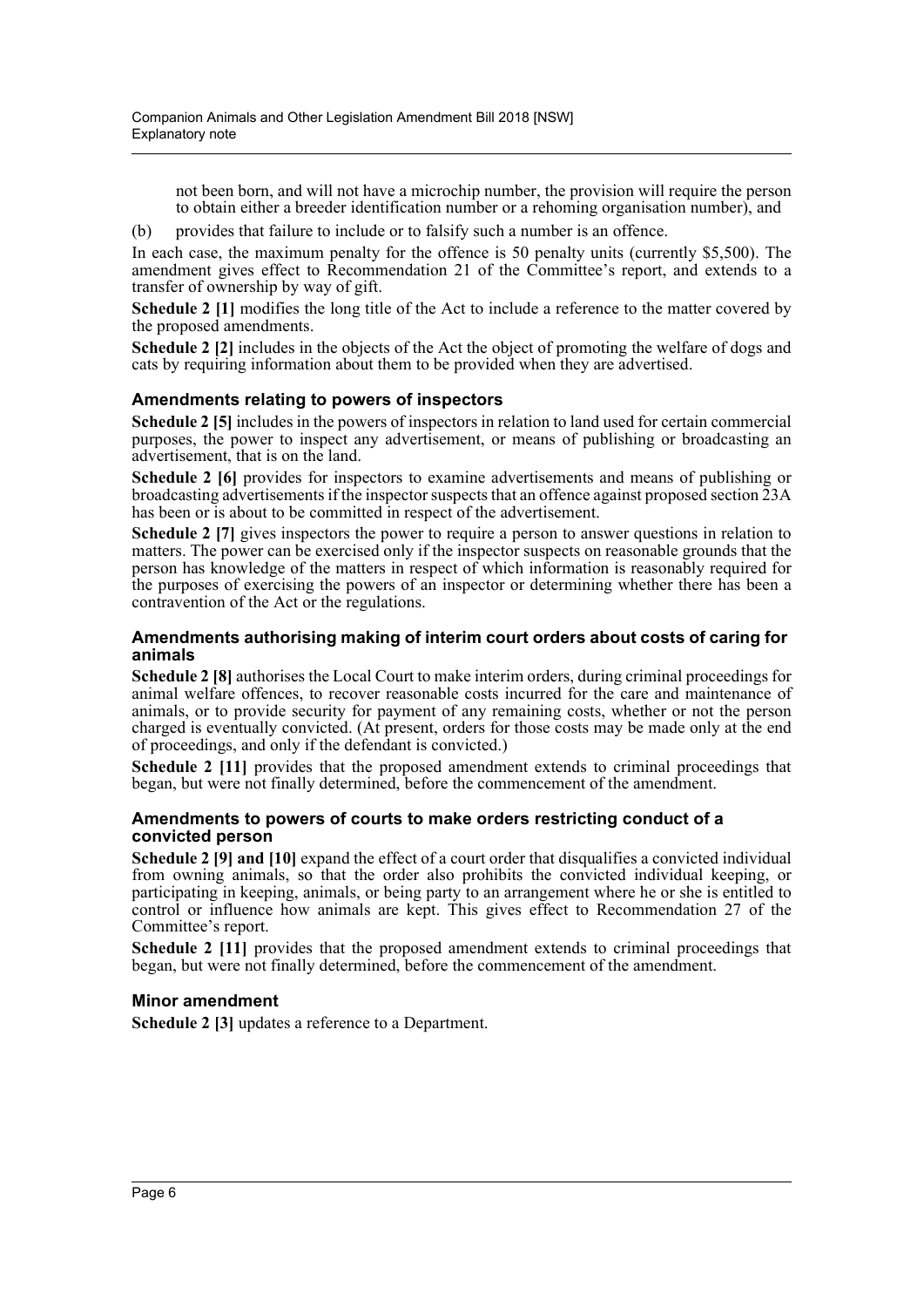First print



New South Wales

# **Companion Animals and Other Legislation Amendment Bill 2018**

### **Contents**

|                   |   |                                                               | Page |
|-------------------|---|---------------------------------------------------------------|------|
|                   |   | Name of Act                                                   |      |
|                   |   | Commencement                                                  |      |
|                   | 3 | Amendment of Greyhound Racing Act 2017 No 13                  | ົ    |
| Schedule 1        |   | Amendment of Companion Animals Act 1998 No 87                 |      |
| <b>Schedule 2</b> |   | Amendment of Prevention of Cruelty to Animals Act 1979 No 200 | 21   |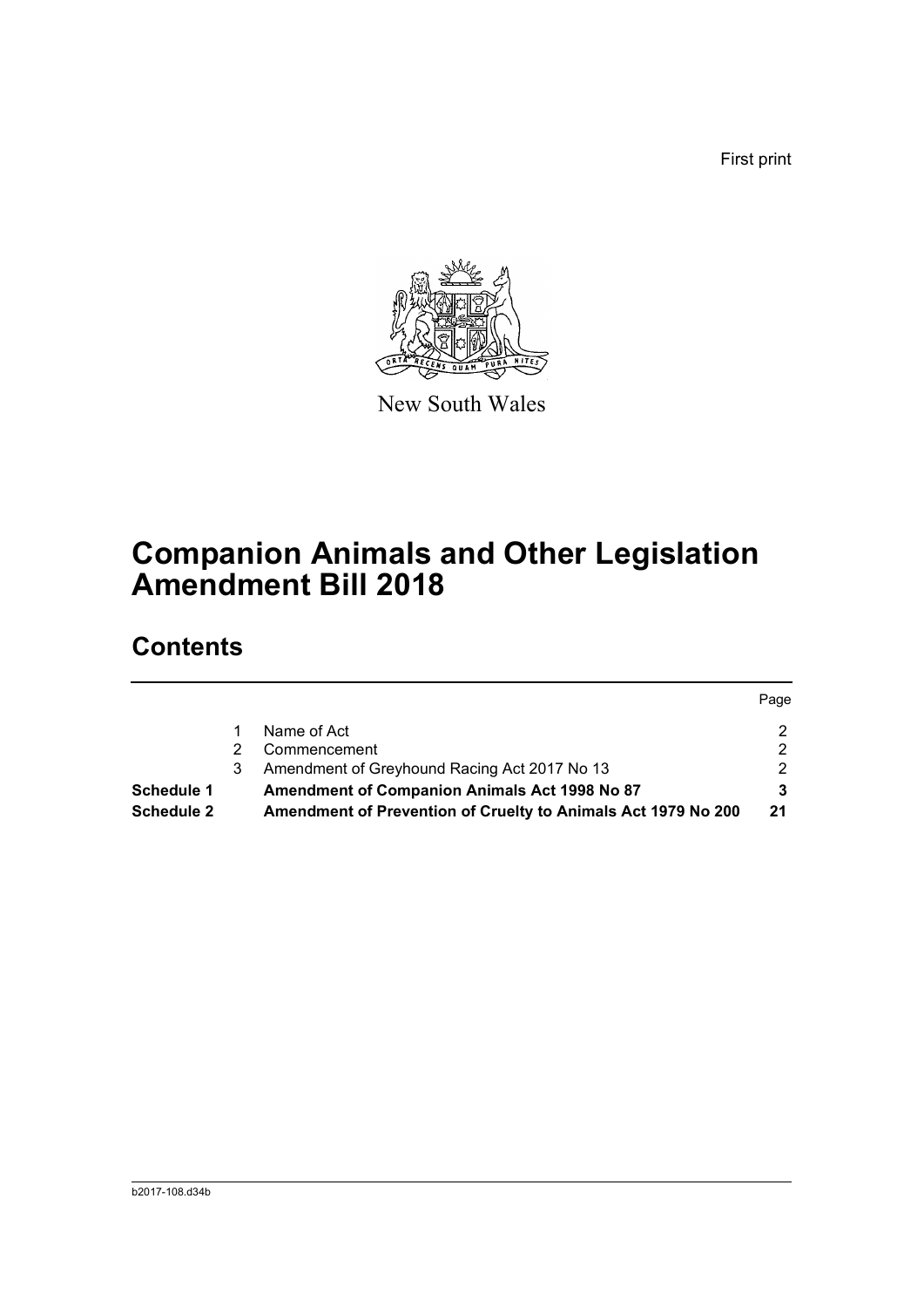

New South Wales

# **Companion Animals and Other Legislation Amendment Bill 2018**

No , 2018

### **A Bill for**

An Act to amend the *Companion Animals Act 1998* and other legislation to make further provision about the welfare of animals and the duties and responsibilities of their owners, including by giving effect to some of the recommendations of the Inquiry into Companion Animal Breeding Practices in New South Wales.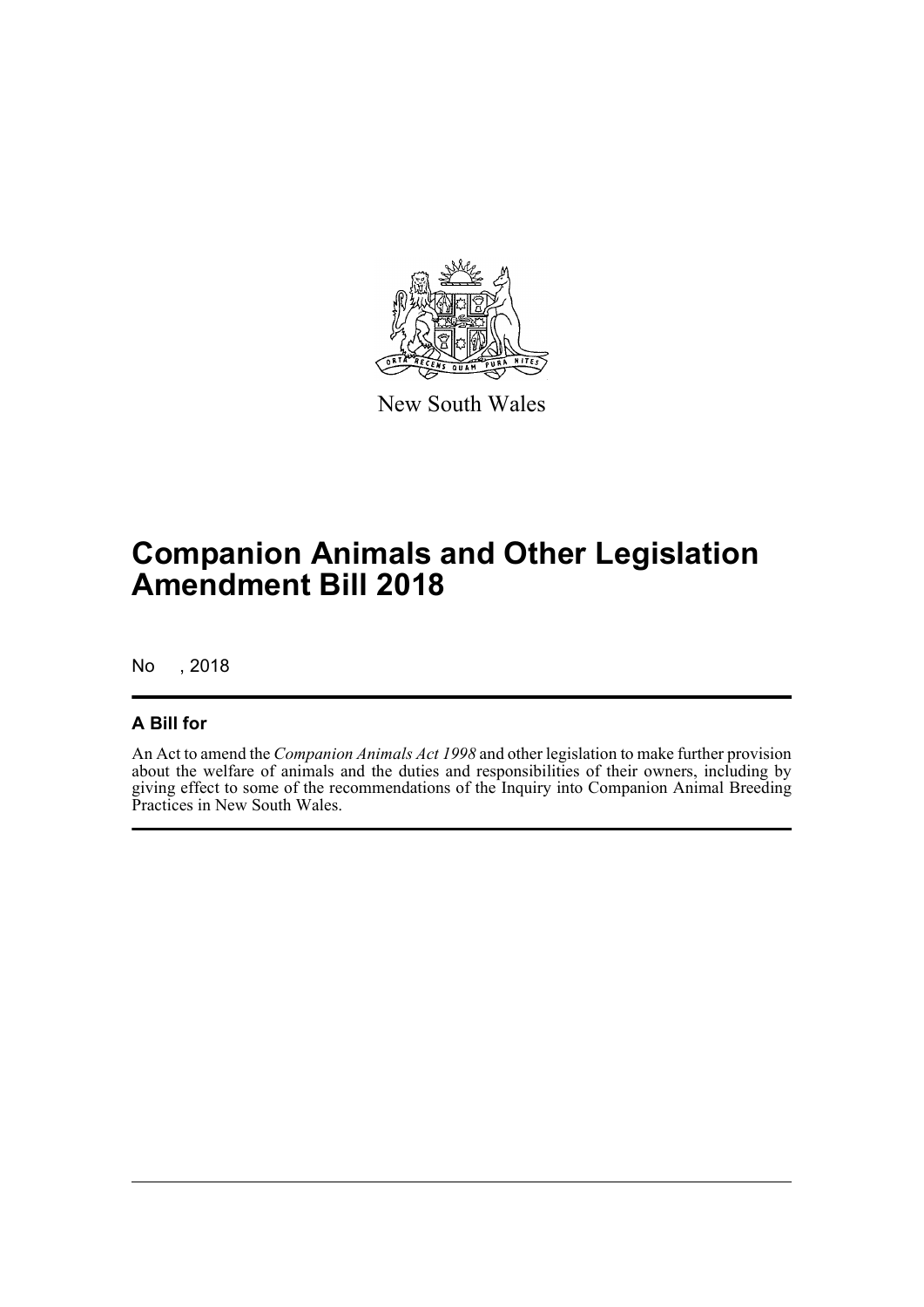Companion Animals and Other Legislation Amendment Bill 2018 [NSW]

<span id="page-8-2"></span><span id="page-8-1"></span><span id="page-8-0"></span>

|   | The Legislature of New South Wales enacts:                                  |                |
|---|-----------------------------------------------------------------------------|----------------|
|   | Name of Act                                                                 | $\overline{2}$ |
|   | This Act is the Companion Animals and Other Legislation Amendment Act 2018. | 3              |
|   | Commencement                                                                | 4              |
|   | This Act commences on a day or days to be appointed by proclamation.        | 5              |
| 3 | Amendment of Greyhound Racing Act 2017 No 13                                | 6              |
|   | The Greyhound Racing Act 2017 is amended by omitting Schedule 7.3 [5].      | 7              |
|   |                                                                             |                |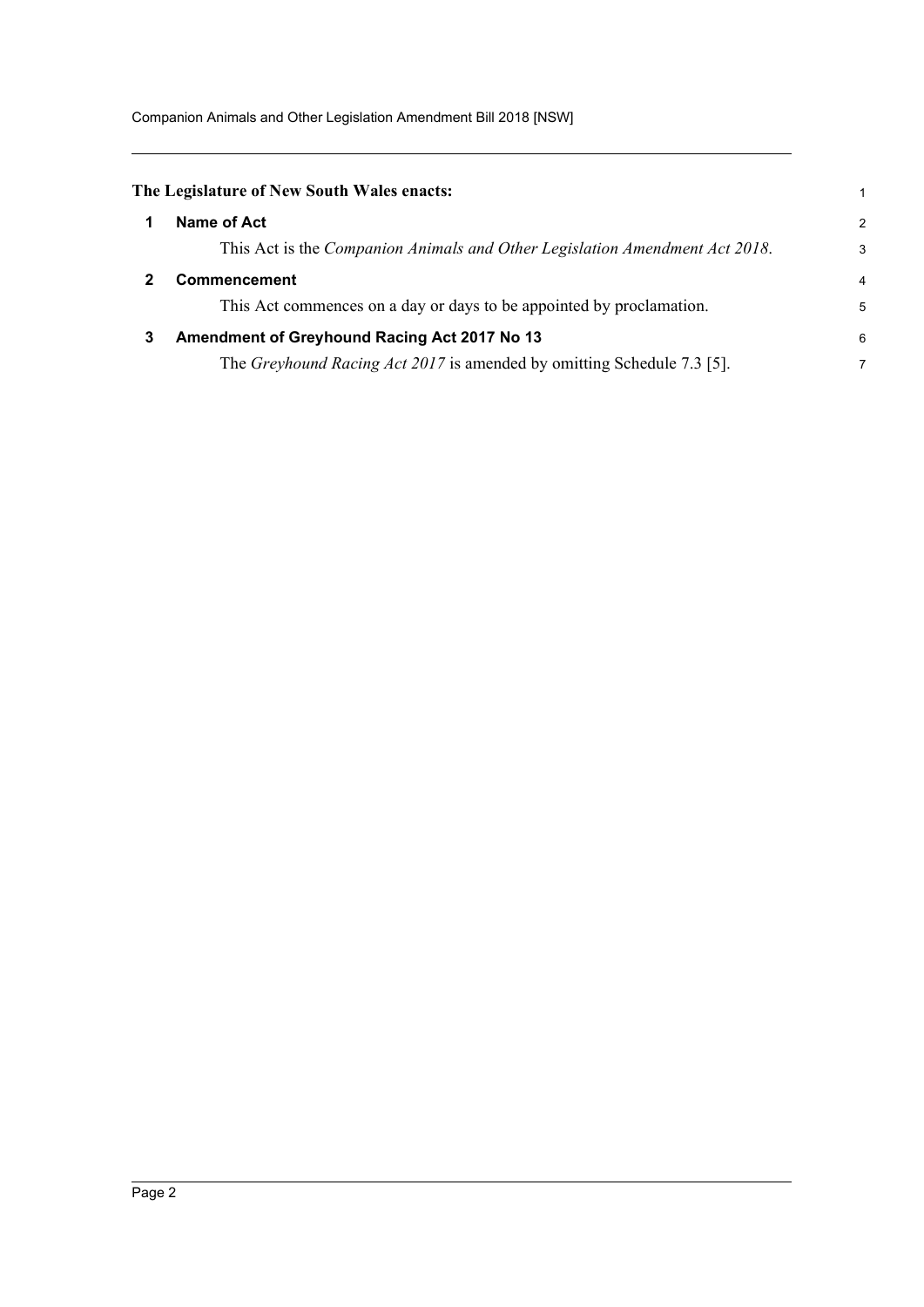#### <span id="page-9-0"></span>**Schedule 1 Amendment of Companion Animals Act 1998 No 87 [1] Sections 5 (1) (except the definition of "Director-General"), 11 (1)–(3), 11A (b), 31 (6), 32A (6), 40, 44 (note), 51 (1) and (1A) (notes), 58DA, 62A (1), 64 (2A), 67A, 72 (1) and (4), 74 (1), (3) and (4), 75 (1), (3), (4), (7) (a1) and (8)–(10), 84 (2), 85 (4), 86, 88A and 89 (3) (c) and (d) and (4) (c)** Omit "Director-General" wherever occurring. Insert instead "Departmental Chief Executive". **[2] Section 5 Definitions** Omit the definition of *Director-General* from section 5 (1). Insert in alphabetical order: *Departmental Chief Executive* means the Chief Executive of the Office of Local Government. *permit* means a permit issued under Part 2A. *rehoming organisation* means: (a) a council or any other operator of a council pound, or (b) the Animal Welfare League NSW, or (c) The Cat Protection Society of NSW Inc, or (d) the Royal Society for the Prevention of Cruelty to Animals; New South Wales, or (e) any other organisation that is, for the time being, designated as a rehoming organisation by the Departmental Chief Executive under section 88B. **[3] Section 9 Registration required from age 6 months** Omit the penalty from section 9 (1). Insert instead: Maximum penalty: (a) in the case of a dangerous, menacing or restricted dog—60 penalty units for a first offence or 70 penalty units for a second or subsequent offence, or (b) in any other case—50 penalty units for a first offence or 60 penalty units for a second or subsequent offence. **[4] Section 10 Regulations may require registration** Omit the penalty. Insert instead: Maximum penalty: (a) in the case of a dangerous, menacing or restricted dog—60 penalty units for a first offence or 70 penalty units for a second or subsequent offence, or (b) in any other case—50 penalty units for a first offence or 60 penalty units for a second or subsequent offence. 1  $\overline{2}$ 3 4 5 6 7 8 9 10 11 12 13 14 15 16 17 18 19  $20$ 21 22 23 24 25 26 27 28 29 30 31 32 33 34 35 36 37 38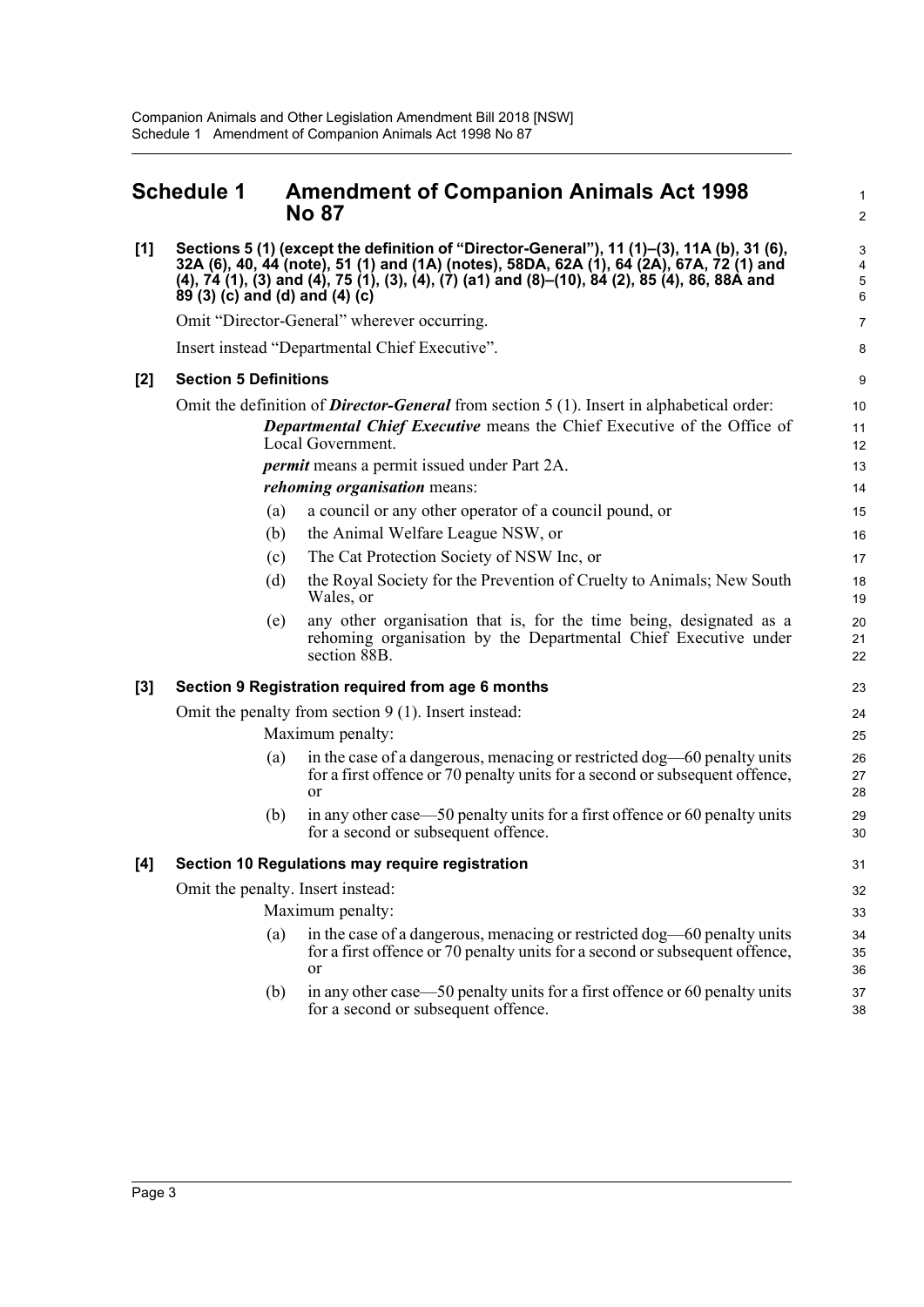| [5] |            |                      | Section 10B Notice requiring companion animal to be registered                                                                                                                                                                                                                        | $\mathbf{1}$                      |
|-----|------------|----------------------|---------------------------------------------------------------------------------------------------------------------------------------------------------------------------------------------------------------------------------------------------------------------------------------|-----------------------------------|
|     |            |                      | Omit the penalty from section 10B (2). Insert instead:                                                                                                                                                                                                                                | $\boldsymbol{2}$                  |
|     |            |                      | Maximum penalty:                                                                                                                                                                                                                                                                      | $\ensuremath{\mathsf{3}}$         |
|     |            |                      | in the case of a dangerous, menacing or restricted dog—60 penalty units<br>(a)<br>for a first offence or 70 penalty units for a second or subsequent offence,<br>or                                                                                                                   | $\overline{\mathbf{4}}$<br>5<br>6 |
|     |            |                      | in any other case—50 penalty units for a first offence or 60 penalty units<br>(b)<br>for a second or subsequent offence.                                                                                                                                                              | $\overline{7}$<br>8               |
| [6] | Part 2A    |                      |                                                                                                                                                                                                                                                                                       | $\boldsymbol{9}$                  |
|     |            | Insert after Part 2: |                                                                                                                                                                                                                                                                                       | $10$                              |
|     |            |                      | Part 2A Annual permits for certain companion animals                                                                                                                                                                                                                                  | 11                                |
|     |            | <b>Division 1</b>    | <b>Requirement for permit</b>                                                                                                                                                                                                                                                         | 12                                |
|     | 11B        |                      | Annual permit required for cats that are not desexed                                                                                                                                                                                                                                  | 13                                |
|     |            | (1)                  | A permit is required to own a cat that is 4 months old or older, unless the cat<br>is desexed.                                                                                                                                                                                        | 14<br>15                          |
|     |            | (2)                  | The owner of a cat that is not desexed and for which a permit is required is<br>guilty of an offence if a permit is not in force in relation to the cat.<br>Maximum penalty: 50 penalty units.                                                                                        | 16<br>17<br>18                    |
|     |            | (3)                  | The following grace periods apply to an offence against this section:                                                                                                                                                                                                                 | 19                                |
|     |            |                      | the period of 2 months after a cat reaches 4 months of age,<br>(a)                                                                                                                                                                                                                    | 20                                |
|     |            |                      | the period of 2 months (or any other period prescribed by the<br>(b)<br>regulations) after a person acquires ownership of a cat.                                                                                                                                                      | 21<br>22                          |
|     |            | (4)                  | A person cannot be proceeded against, and a section 11E notice cannot be<br>issued, for an offence committed in relation to a cat during a grace period for<br>an offence against this section if the person duly applies for a permit for the<br>cat by the end of the grace period. | 23<br>24<br>25<br>26              |
|     | <b>11C</b> |                      | Annual permit required for dangerous dogs                                                                                                                                                                                                                                             | 27                                |
|     |            | (1)                  | A permit is required to own a dangerous dog. The permit is required on and<br>from the date that is 7 days after the declaration that the dog is a dangerous dog<br>takes effect.                                                                                                     | 28<br>29<br>$30\,$                |
|     |            | (2)                  | The owner of a dangerous dog is guilty of an offence if a permit is not in force<br>in relation to the dog on or after the date from which it is required under this<br>section.                                                                                                      | 31<br>32<br>33                    |
|     |            |                      | Maximum penalty: 60 penalty units.                                                                                                                                                                                                                                                    | 34                                |
|     |            | (3)                  | This section applies to a dog whether or not the dog is also a restricted dog and,<br>accordingly, another permit will be required by section 11D if that section<br>applies.                                                                                                         | 35<br>36<br>37                    |
|     | <b>11D</b> |                      | Annual permit required for restricted dogs                                                                                                                                                                                                                                            | 38                                |
|     |            | (1)                  | A permit is required to own a restricted dog. The permit is required on and<br>from the following date:                                                                                                                                                                               | 39<br>40                          |
|     |            |                      |                                                                                                                                                                                                                                                                                       |                                   |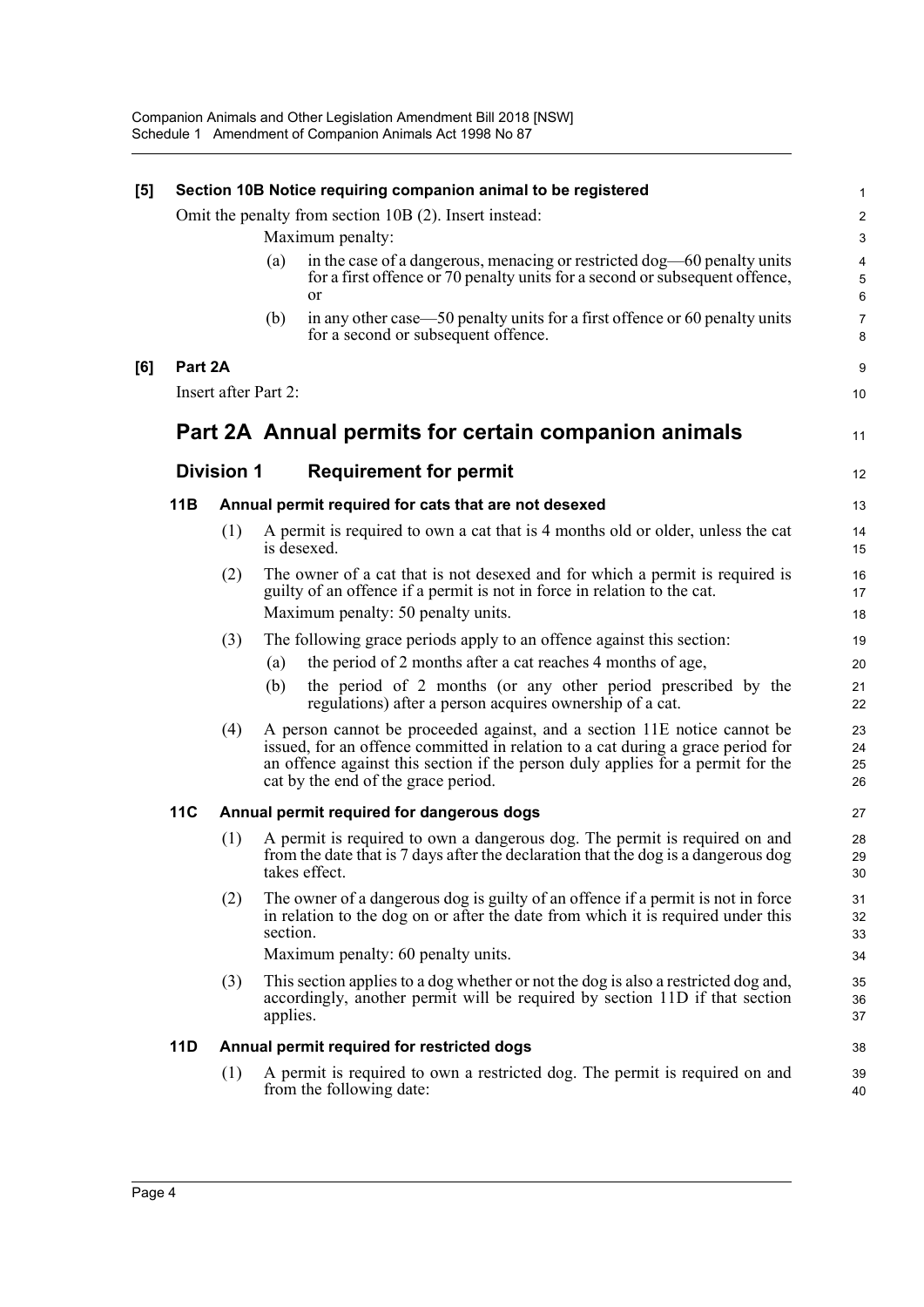|            |     | (a)      | if the dog is an American pit bull terrier, pit bull terrier, Japanese tosa,<br>dogo Argentino or fila Brasileiro, Perro de Presa Canario or Presa<br>Canario—the date that the animal is 6 months old,                                                                                                                                                              | 1<br>$\overline{\mathbf{c}}$<br>3 |
|------------|-----|----------|----------------------------------------------------------------------------------------------------------------------------------------------------------------------------------------------------------------------------------------------------------------------------------------------------------------------------------------------------------------------|-----------------------------------|
|            |     | (b)      | if the dog is of a breed, kind or description whose importation into<br>Australia is prohibited by or under the Customs Act 1901 of the<br>Commonwealth—21 days after the importation of the breed, kind or<br>description of the dog was first prohibited,                                                                                                          | 4<br>5<br>6<br>7                  |
|            |     | (c)      | if the dog is declared to be a restricted dog by an authorised officer of a<br>council under Division 6 of Part 5-21 days after the declaration takes<br>effect,                                                                                                                                                                                                     | 8<br>9<br>10                      |
|            |     | (d)      | if the dog is of a breed, kind or description prescribed by the regulations<br>for the purposes of section 55-21 days after the day that the breed, kind<br>or description was first prescribed.                                                                                                                                                                     | 11<br>12<br>13                    |
|            | (2) | section. | The owner of a restricted dog is guilty of an offence if a permit is not in force<br>in relation to the dog on or after the date from which it is required under this<br>Maximum penalty: 60 penalty units.                                                                                                                                                          | 14<br>15<br>16<br>17              |
|            | (3) | applies. | This section applies to a dog whether or not the dog is also a dangerous dog<br>and, therefore, another permit will be required by section 11C if that section                                                                                                                                                                                                       | 18<br>19<br>20                    |
| 11E        |     |          | Notice requiring permit for companion animal                                                                                                                                                                                                                                                                                                                         | 21                                |
|            | (1) |          | If this Division requires a permit to own a companion animal, the council of<br>the area in which the animal is ordinarily kept may give the owner of the<br>animal a notice, in the approved form, requiring the owner to apply for a<br>permit in relation to the animal within 14 days after the date the notice is given.                                        | 22<br>23<br>24<br>25              |
|            | (2) |          | The owner of the companion animal must comply with the notice.<br>Maximum penalty:                                                                                                                                                                                                                                                                                   | 26<br>27                          |
|            |     | (a)      | in the case of a cat—50 penalty units, or                                                                                                                                                                                                                                                                                                                            | 28                                |
|            |     | (b)      | in the case of a dangerous dog or restricted dog—60 penalty units.                                                                                                                                                                                                                                                                                                   | 29                                |
|            | (3) |          | A notice under this section may be given on more than one occasion to the<br>owner of a companion animal (but only after an interval of at least 3 months<br>since the last such notice was given).                                                                                                                                                                  | 30<br>31<br>32                    |
| <b>11F</b> |     |          | Exemptions for animals in custody of rehoming organisations                                                                                                                                                                                                                                                                                                          | 33                                |
|            |     |          | (1) This Division does not apply to a companion animal that is in the custody of<br>any of the following:                                                                                                                                                                                                                                                            | 34<br>35                          |
|            |     | (a)      | a council, or an operator of a council pound that is not a council,                                                                                                                                                                                                                                                                                                  | 36                                |
|            |     | (b)      | the Animal Welfare League NSW,                                                                                                                                                                                                                                                                                                                                       | 37                                |
|            |     | (c)      | The Cat Protection Society of NSW Inc,                                                                                                                                                                                                                                                                                                                               | 38                                |
|            |     | (d)      | the Royal Society for the Prevention of Cruelty to Animals; New South<br>Wales.                                                                                                                                                                                                                                                                                      | 39<br>40                          |
|            | (2) |          | This Division does not apply to a companion animal that is in the custody of<br>any other organisation that is, for the time being, designated as a rehoming<br>organisation by the Departmental Chief Executive under section 88B, if the<br>animal has not been in the custody of that organisation or any other rehoming<br>organisation for more than 12 months. | 41<br>42<br>43<br>44<br>45        |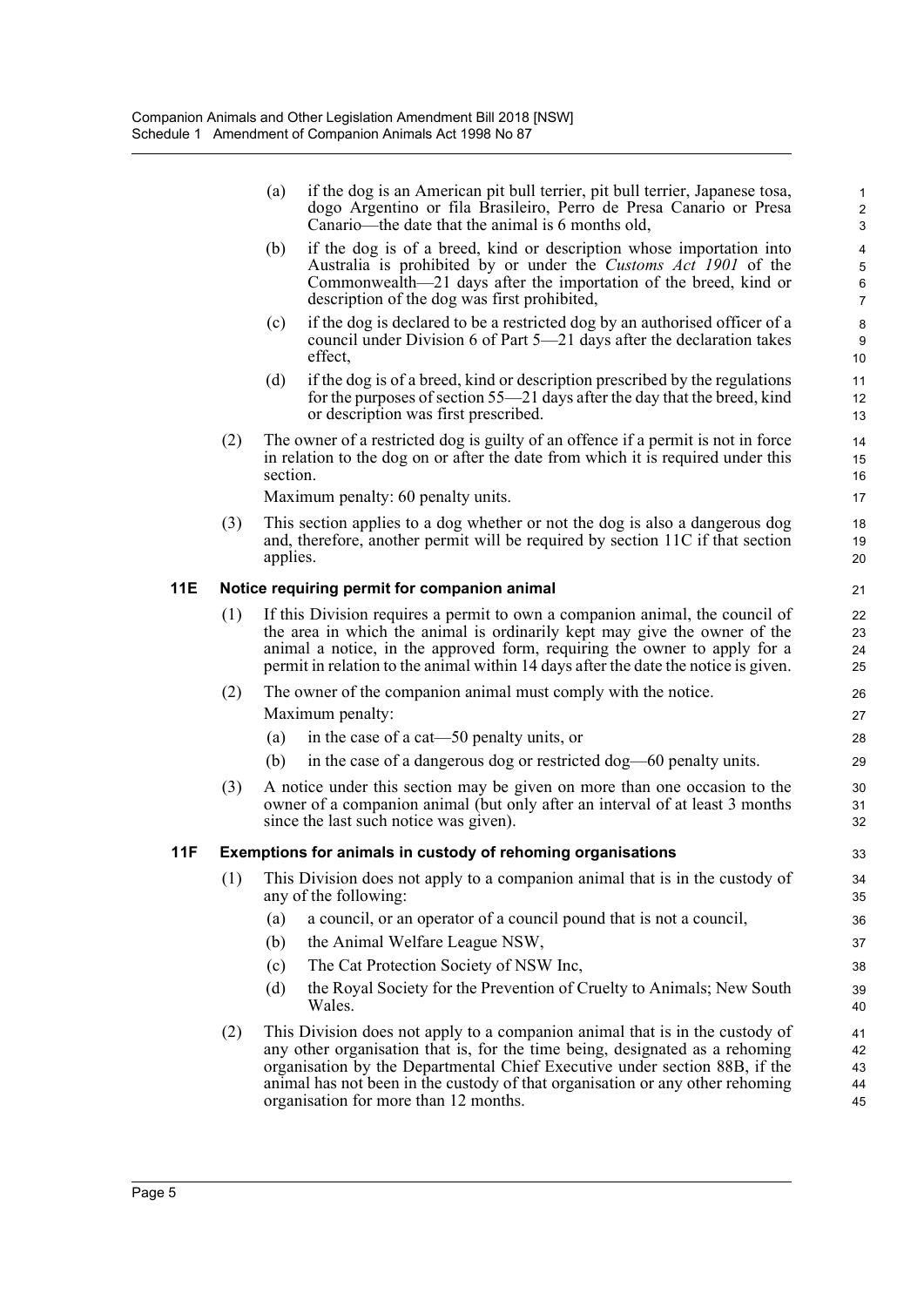| <b>11G</b> |                   |                          | <b>Further exemptions</b>                                                                                                                                                                                                                                                                                                                                | 1                          |
|------------|-------------------|--------------------------|----------------------------------------------------------------------------------------------------------------------------------------------------------------------------------------------------------------------------------------------------------------------------------------------------------------------------------------------------------|----------------------------|
|            |                   |                          | This Division does not apply to any of the following companion animals:                                                                                                                                                                                                                                                                                  | $\overline{\mathbf{c}}$    |
|            |                   | (a)                      | a dog that is ordinarily used by a police officer on official duty,                                                                                                                                                                                                                                                                                      | 3                          |
|            |                   | (b)                      | a dog that is ordinarily used on official duty by a correctional officer<br>(within the meaning of the Crimes (Administration of Sentences) Act<br>1999),                                                                                                                                                                                                | 4<br>5<br>6                |
|            |                   | (c)                      | a dog used by a Commonwealth officer on official duty,                                                                                                                                                                                                                                                                                                   | $\overline{7}$             |
|            |                   | (d)                      | a companion animal in the custody of an accredited research<br>establishment within the meaning of the Animal Research Act 1985, or<br>the holder of an animal research authority or an animal supplier's<br>licence within the meaning of that Act, for purposes in connection with<br>animal research, as authorised under that Act,                   | 8<br>9<br>10<br>11<br>12   |
|            |                   | (e)                      | a companion animal kept at a licensed animal display establishment<br>within the meaning of the <i>Exhibited Animals Protection Act 1986</i> and<br>lawfully exhibited in accordance with that Act,                                                                                                                                                      | 13<br>14<br>15             |
|            |                   | (f)                      | a companion animal prescribed by, or of a class prescribed by, the<br>regulations.                                                                                                                                                                                                                                                                       | 16<br>17                   |
| 11H        |                   |                          | <b>Continuing offences</b>                                                                                                                                                                                                                                                                                                                               | 18                         |
|            |                   |                          | A person who commits an offence under section 11B, 11C or 11D commits<br>another, separate, offence under that section each calendar month that the<br>contravention of that section continues.<br>Note. This section does not limit the number of times a person may be prosecuted<br>under section 11E (Notice requiring permit for companion animal). | 19<br>20<br>21<br>22<br>23 |
|            | <b>Division 2</b> |                          | <b>Permit scheme</b>                                                                                                                                                                                                                                                                                                                                     | 24                         |
| 111        |                   |                          | <b>Application for permit</b>                                                                                                                                                                                                                                                                                                                            | 25                         |
|            | (1)               |                          | An application for a permit must be made to the Departmental Chief Executive<br>in accordance with the regulations.                                                                                                                                                                                                                                      | 26<br>27                   |
|            | (2)               |                          | The application fee prescribed by the regulations must be paid when the<br>application is made or within any other period that is approved by the<br>Departmental Chief Executive.                                                                                                                                                                       | 28<br>29<br>30             |
|            | (3)               |                          | The application must include or be accompanied by any information and<br>particulars that are prescribed by the regulations.                                                                                                                                                                                                                             | 31<br>32                   |
|            |                   |                          | (4) On receiving an application for a permit, the Departmental Chief Executive<br>may carry out any investigations and inquiries that the Departmental Chief<br>Executive considers necessary to enable the Departmental Chief Executive to<br>consider the application properly.                                                                        | 33<br>34<br>35<br>36       |
|            | (5)               |                          | Section 12 of the <i>Criminal Records Act 1991</i> does not apply in relation to an<br>application for a permit.                                                                                                                                                                                                                                         | 37<br>38                   |
|            | (6)               |                          | A person does not commit an offence against Division 1 in respect of the<br>ownership of a companion animal during any period in which an application<br>for a permit duly made by the person is pending before the Departmental Chief<br>Executive for determination.                                                                                   | 39<br>40<br>41<br>42       |
| 11J        |                   | <b>Issuing of permit</b> |                                                                                                                                                                                                                                                                                                                                                          | 43                         |
|            |                   |                          |                                                                                                                                                                                                                                                                                                                                                          |                            |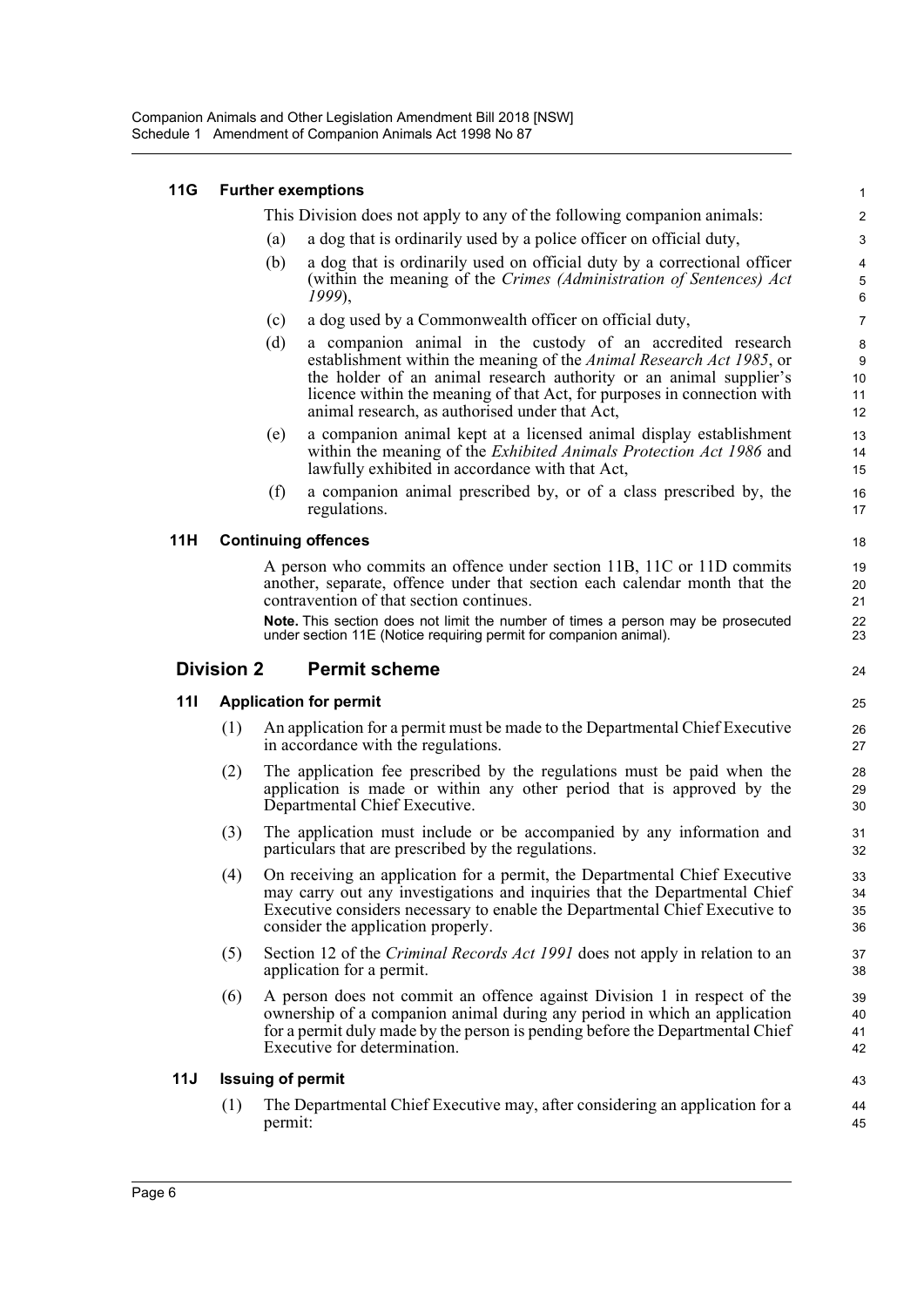|            |                   | (a)            | issue a permit to the applicant, or                                                                                                                                                                                                                                          | $\mathbf{1}$         |  |  |  |
|------------|-------------------|----------------|------------------------------------------------------------------------------------------------------------------------------------------------------------------------------------------------------------------------------------------------------------------------------|----------------------|--|--|--|
|            |                   | (b)            | refuse to issue a permit to the applicant.                                                                                                                                                                                                                                   | $\overline{2}$       |  |  |  |
|            | (2)               |                | The regulations may prescribe mandatory or discretionary grounds for<br>refusing to issue a permit.                                                                                                                                                                          | 3<br>4               |  |  |  |
| <b>11K</b> |                   |                | <b>Conditions of permit</b>                                                                                                                                                                                                                                                  | $\,$ 5 $\,$          |  |  |  |
|            | (1)               |                | A permit is subject to the following conditions:                                                                                                                                                                                                                             | 6                    |  |  |  |
|            |                   | (a)            | any condition prescribed by the regulations,                                                                                                                                                                                                                                 | 7                    |  |  |  |
|            |                   | (b)            | any conditions imposed on the permit by the Departmental Chief<br>Executive, whether at the time the permit is issued or at any later time.                                                                                                                                  | 8<br>9               |  |  |  |
|            | (2)               |                | The Departmental Chief Executive may, at any time, by notice in writing<br>served on the holder of the permit:                                                                                                                                                               | 10<br>11             |  |  |  |
|            |                   | (a)            | revoke or vary any condition imposed on the permit (other than a<br>condition prescribed by the regulations), or                                                                                                                                                             | 12<br>13             |  |  |  |
|            |                   | (b)            | impose new conditions on the permit.                                                                                                                                                                                                                                         | 14                   |  |  |  |
|            | (3)               |                | The Departmental Chief Executive may impose, revoke or vary conditions on<br>a permit for any reason, and in circumstances, that the Departmental Chief<br>Executive considers appropriate or necessary.                                                                     | 15<br>16<br>17       |  |  |  |
|            | (4)               | subject.       | The holder of a permit must comply with any condition to which the permit is                                                                                                                                                                                                 | 18<br>19             |  |  |  |
|            |                   |                | Maximum penalty: 20 penalty units.                                                                                                                                                                                                                                           | 20                   |  |  |  |
| 11L        |                   | Term of permit |                                                                                                                                                                                                                                                                              |                      |  |  |  |
|            |                   |                | A permit for a cat, dangerous dog or restricted dog continues in force for a<br>period of 12 months from the date on which it was issued, or from another date<br>specified in the permit, unless it is sooner surrendered or revoked or otherwise<br>ceases to be in force. | 22<br>23<br>24<br>25 |  |  |  |
| 11M        |                   |                | Sale of animal subject to permit                                                                                                                                                                                                                                             | 26                   |  |  |  |
|            | (1)               | in force.      | If a companion animal that is the subject of a permit is sold, the permit<br>continues to apply to the companion animal for the remainder of the term of<br>the permit unless it is sooner surrendered or revoked or otherwise ceases to be                                  | 27<br>28<br>29<br>30 |  |  |  |
|            | (2)               |                | For the purposes of this Part, the person to whom the companion animal is sold<br>is taken to be the holder of the permit, which is taken to be subject to the same<br>conditions as those to which the permit was subject immediately before the<br>sale of the animal.     | 31<br>32<br>33<br>34 |  |  |  |
|            | <b>Division 3</b> |                | General                                                                                                                                                                                                                                                                      | 35                   |  |  |  |
| <b>11N</b> |                   |                | <b>Regulations-permits</b>                                                                                                                                                                                                                                                   | 36                   |  |  |  |
|            |                   |                | The regulations may make provision for or with respect to any of the<br>following:                                                                                                                                                                                           | 37<br>38             |  |  |  |
|            |                   | (a)            | the making of an application for a permit (including the form of an<br>application and the information and evidence to accompany an<br>application),                                                                                                                         | 39<br>40<br>41       |  |  |  |
|            |                   | (b)            | the requirements for the issue of a permit (including any identification<br>requirements),                                                                                                                                                                                   | 42<br>43             |  |  |  |
|            |                   | (c)            | the grounds for refusal of a permit,                                                                                                                                                                                                                                         | 44                   |  |  |  |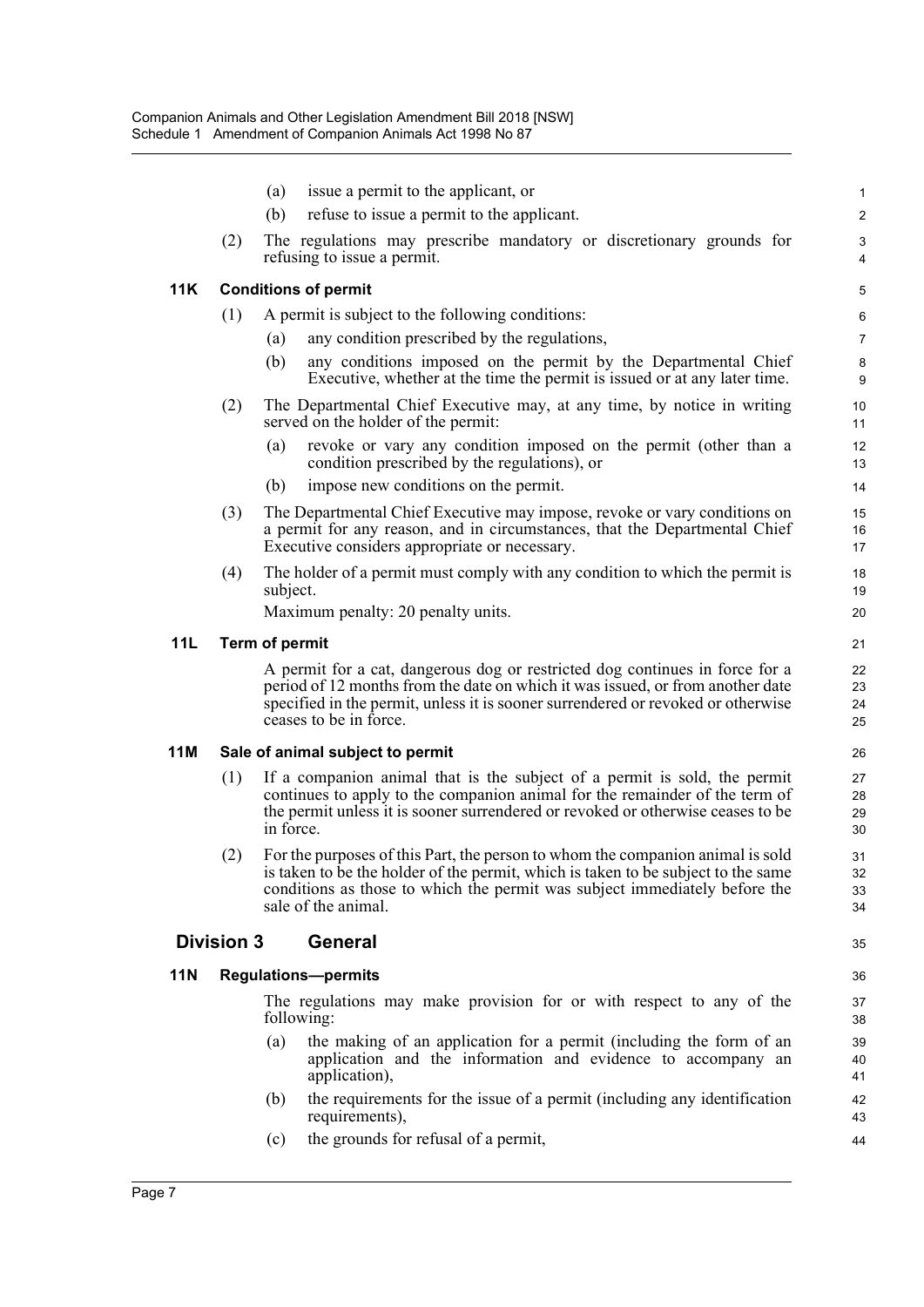|        |                                  | (d)  | the fees payable in connection with a permit or an application for the<br>issue or renewal of a permit (including any late payment fees or fees for<br>the issue of a replacement permit),             | 1<br>$\overline{2}$<br>$\ensuremath{\mathsf{3}}$ |
|--------|----------------------------------|------|--------------------------------------------------------------------------------------------------------------------------------------------------------------------------------------------------------|--------------------------------------------------|
|        |                                  | (e)  | any exemptions from, or reductions in, any fee payable,                                                                                                                                                | 4                                                |
|        |                                  | (f)  | the renewal of permits,                                                                                                                                                                                | 5                                                |
|        |                                  | (g)  | the revocation of permits,                                                                                                                                                                             | 6                                                |
|        |                                  | (h)  | the notification, by the holder of a permit, of the sale of a companion<br>animal that is subject to a permit,                                                                                         | $\overline{7}$<br>8                              |
|        |                                  | (i)  | enabling the functions of the Departmental Chief Executive under this<br>Part to be exercised by a council or any other person, or class of persons,<br>appointed by the Departmental Chief Executive. | $\boldsymbol{9}$<br>10<br>11                     |
| $[7]$  |                                  |      | Section 12A Preventing dog from escaping                                                                                                                                                               | 12                                               |
|        | Insert after section $12A(1)$ :  |      |                                                                                                                                                                                                        | 13                                               |
|        | (1A)                             |      | The regulations may, for the purposes of this section, specify what constitutes<br>or does not constitute reasonable precautions to prevent a dog from escaping.                                       | 14<br>15                                         |
| [8]    |                                  |      | Section 33A Meaning of "menacing" and "menacing breed or kind of dog"                                                                                                                                  | 16                                               |
|        | Insert after section $33A(3)$ :  |      |                                                                                                                                                                                                        | 17                                               |
|        | (4)                              |      | For the purposes of this section, a <b><i>serious injury</i></b> includes any of the following:                                                                                                        | 18                                               |
|        |                                  | (a)  | any injury that requires hospitalisation of a person or animal,                                                                                                                                        | 19                                               |
|        |                                  | (b)  | a broken bone that requires medical or veterinary attention,                                                                                                                                           | 20                                               |
|        |                                  | (c)  | a major laceration (that is, a wound caused by the tearing of body tissue<br>or by multiple punctures caused by more than one bite from a dog) that<br>requires medical or veterinary attention,       | 21<br>22<br>23                                   |
|        |                                  | (d)  | a partial or total loss of sensation or function in a part of the body that<br>requires medical or veterinary attention,                                                                               | 24<br>25                                         |
|        |                                  | (e)  | any other injury requiring medical or veterinary attention, of the same<br>level of seriousness as the injuries described in paragraphs $(b)$ – $(d)$ ,                                                | 26<br>27                                         |
|        |                                  | (f)  | an injury that requires a person to have cosmetic surgery.                                                                                                                                             | 28                                               |
| [9]    | requirements                     |      | Section 51 Owner of dangerous or menacing dog must comply with control                                                                                                                                 | 29<br>30                                         |
|        |                                  |      | Insert after section 51 $(1)$ $(k)$ :                                                                                                                                                                  | 31                                               |
|        |                                  | (1)  | The dog must be the subject of a permit issued under this Act, as<br>required by section 11C.                                                                                                          | 32<br>33                                         |
| $[10]$ | <b>Section 55 Interpretation</b> |      |                                                                                                                                                                                                        | 34                                               |
|        |                                  |      | Insert after section 55 (1) (c):                                                                                                                                                                       | 35                                               |
|        |                                  | (c1) | Perro de Presa Canario or Presa Canario,                                                                                                                                                               | 36                                               |
| $[11]$ |                                  |      | Section 56 Owner of restricted dog must comply with control requirements                                                                                                                               | 37                                               |
|        |                                  |      | Insert after section $56(1)$ (h):                                                                                                                                                                      | 38                                               |
|        |                                  | (i)  | <b>Permit required</b>                                                                                                                                                                                 | 39                                               |
|        |                                  |      | The dog must be the subject of a permit issued under this Act, as<br>required by section 11D.                                                                                                          | 40<br>41                                         |
|        |                                  |      |                                                                                                                                                                                                        |                                                  |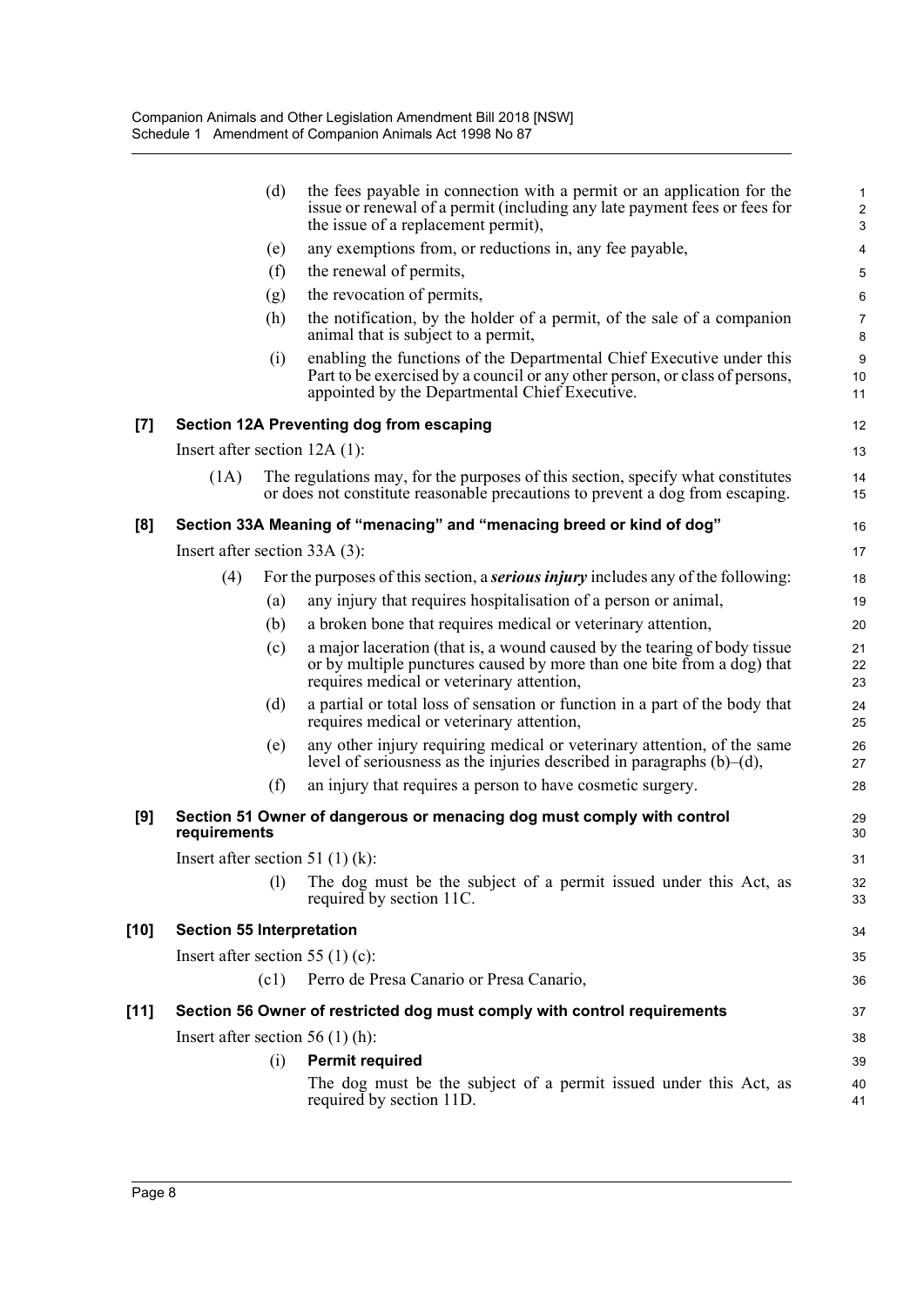| $[12]$ |        |                      |                    | Section 60 Assistance animal not to be denied entry                                                                                                                                                                                      | $\mathbf{1}$         |
|--------|--------|----------------------|--------------------|------------------------------------------------------------------------------------------------------------------------------------------------------------------------------------------------------------------------------------------|----------------------|
|        |        |                      |                    | Omit "8 penalty units" from section 60 (1). Insert instead "15 penalty units".                                                                                                                                                           | $\overline{2}$       |
| $[13]$ |        |                      |                    | Section 61 Unlawful to impose charge for entry of assistance animal                                                                                                                                                                      | 3                    |
|        |        |                      |                    | Omit "8 penalty units" from section 61 (1). Insert instead "15 penalty units".                                                                                                                                                           | 4                    |
| $[14]$ |        |                      | Sections 74 and 75 |                                                                                                                                                                                                                                          | 5                    |
|        |        | Omit the sections.   |                    |                                                                                                                                                                                                                                          | 6                    |
| $[15]$ | Part 9 |                      |                    |                                                                                                                                                                                                                                          | $\overline{7}$       |
|        |        | Insert after Part 8: |                    |                                                                                                                                                                                                                                          | 8                    |
|        | Part 9 |                      |                    | The Register of Companion Animals                                                                                                                                                                                                        | 9                    |
|        |        | <b>Division 1</b>    |                    | <b>Preliminary</b>                                                                                                                                                                                                                       | 10                   |
|        | 78     |                      | <b>Definitions</b> |                                                                                                                                                                                                                                          | 11                   |
|        |        |                      |                    | In this Part:                                                                                                                                                                                                                            | 12                   |
|        |        |                      |                    | <i>authorised identifier</i> means a person who is an authorised identifier under the<br>regulations.                                                                                                                                    | 13<br>14             |
|        |        |                      |                    | <i>breeder identification number</i> , in relation to a person, means:                                                                                                                                                                   | 15                   |
|        |        |                      | (a)                | in any case—the number allocated to the person as a breeder<br>identification number under section 83M, or                                                                                                                               | 16<br>17             |
|        |        |                      | (b)                | in the case of a person who is a member of a recognised breeders'<br>organisation—the number allocated to the person by that organisation,<br><b>or</b>                                                                                  | 18<br>19<br>20       |
|        |        |                      | (c)                | in the case of an advertisement about a greyhound—the number<br>allocated to the owner of the animal from whose litter the greyhound<br>being advertised was born at the time of its registration under the<br>greyhound racing rules.   | 21<br>22<br>23<br>24 |
|        |        |                      |                    | compliance history, in relation to a person (including a breeder), means a<br>record of any of the following:                                                                                                                            | 25<br>26             |
|        |        |                      | (a)                | a conviction of the person for an offence against, or the making of an<br>order against the person by a court under section 10 of the Crimes<br>(Sentencing Procedure) Act 1999 in respect of a charge for an offence<br>against:        | 27<br>28<br>29<br>30 |
|        |        |                      |                    | (i)<br>this Act or the regulations, or                                                                                                                                                                                                   | 31                   |
|        |        |                      |                    | section 530 or 531 of the Crimes Act 1900, or<br>(ii)                                                                                                                                                                                    | 32                   |
|        |        |                      |                    | the National Parks and Wildlife Act 1974 or the regulations made<br>(iii)<br>under that Act, being an offence that involves a dog or cat being<br>taken into, or being in, a national park or any road traversing a<br>national park, or | 33<br>34<br>35<br>36 |
|        |        |                      |                    | the <i>Prevention of Cruelty to Animals Act 1979</i> or the regulations<br>(iv)<br>made under that Act,                                                                                                                                  | 37<br>38             |
|        |        |                      | (b)                | a penalty notice issued to the person for any of the following, being a<br>notice that was not withdrawn or in relation to which a court had not<br>dismissed the relevant charges:                                                      | 39<br>40<br>41       |
|        |        |                      |                    | (i)<br>an offence against this Act or the regulations,                                                                                                                                                                                   | 42                   |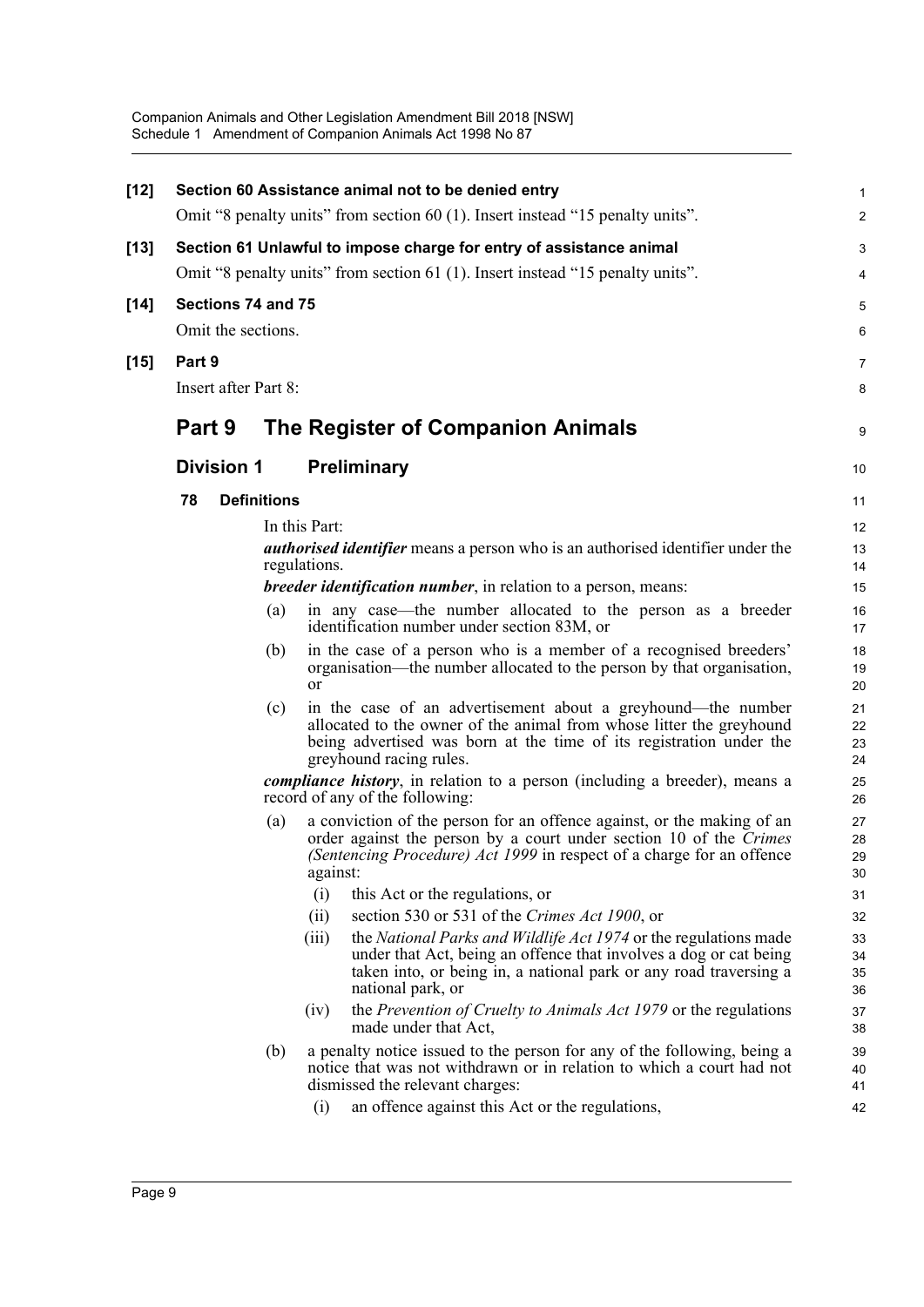|    | (1)                 | There is to be a Register of Companion Animals.                                                                                                                                                 | 45                  |
|----|---------------------|-------------------------------------------------------------------------------------------------------------------------------------------------------------------------------------------------|---------------------|
| 79 | <b>The Register</b> |                                                                                                                                                                                                 | 44                  |
|    | <b>Division 2</b>   | <b>Keeping of Register</b>                                                                                                                                                                      | 43                  |
|    |                     | <i>rehoming organisation number</i> , in relation to a rehoming organisation,<br>means the number allocated to the organisation under section 83N.                                              | 41<br>42            |
|    | (d)                 | any other organisation designated by the Departmental Chief Executive<br>for the purposes of this definition by order published in the Gazette.                                                 | 39<br>40            |
|    | (c)                 | Australian National Cats Incorporated,                                                                                                                                                          | 38                  |
|    | (b)                 | the NSW Cat Fanciers' Association Inc,                                                                                                                                                          | 37                  |
|    | $\left( a\right)$   | the Royal New South Wales Canine Council Limited (trading as Dogs<br>New South Wales),                                                                                                          | 35<br>36            |
|    |                     | recognised breeders' organisation means any of the following organisations:                                                                                                                     | 34                  |
|    | (b)                 | in any other case—the identification number allocated to the microchip<br>implanted in a companion animal in connection with the identification<br>of the animal for the purposes of section 8. | 31<br>32<br>33      |
|    | (a)                 | in the case of a greyhound—the identification number allocated to the<br>microchip implanted in the greyhound in compliance with the<br>greyhound racing rules, or                              | 28<br>29<br>30      |
|    |                     | <i>microchip identification number</i> means:                                                                                                                                                   | 27                  |
|    | (b)                 | made by the Greyhound Welfare and Integrity Commission under the<br>Greyhound Racing Act 2017.                                                                                                  | 25<br>26            |
|    | (a)                 | made by Greyhound Racing New South Wales under the Greyhound<br><i>Racing Act 2009</i> and in force before the repeal of that Act, or                                                           | 23<br>24            |
|    |                     | <i>greyhound racing rules</i> means the racing rules:                                                                                                                                           | 22                  |
|    | (e)                 | any other matter prescribed by the regulations.                                                                                                                                                 | 21                  |
|    |                     | an interstate prohibition order that is recognised under<br>(iv)<br>section 31AA,                                                                                                               | 19<br>20            |
|    |                     | an order under section $31$ (1) relating to a conviction,<br>(iii)                                                                                                                              | 18                  |
|    |                     | (ii)<br>an order under section 30 requiring the destruction of the animal,                                                                                                                      | 17                  |
|    |                     | Act 1979 (including an expired order) made in relation to the person:<br>an order under section 29C about the care of an animal,<br>(i)                                                         | 15<br>16            |
|    | (d)                 | any of the following orders under the <i>Prevention of Cruelty to Animals</i>                                                                                                                   | 14                  |
|    |                     | an ancillary order under section 50,<br>(v)                                                                                                                                                     | 13                  |
|    |                     | a destruction order under section 48,<br>(iv)                                                                                                                                                   | 12                  |
|    |                     | (iii)<br>a control order under section 47,                                                                                                                                                      | 11                  |
|    |                     | an order under section 23 (2) or (3) disqualifying the person,<br>(i)<br>(ii)<br>a nuisance order under section 31 or 32A $(2)$ ,                                                               | 9<br>10             |
|    | (c)                 | (including an expired order):                                                                                                                                                                   | 7<br>8              |
|    |                     | or the regulations made under that Act,<br>any of the following orders made in relation to the person under this Act                                                                            | 6                   |
|    |                     | involves a dog or cat being taken into, or being in, a national park<br>or any road traversing a national park,<br>(iii)<br>an offence against the Prevention of Cruelty to Animals Act 1979    | 3<br>4<br>5         |
|    |                     | (ii)<br>an offence against the National Parks and Wildlife Act 1974 or<br>the regulations made under that Act, being an offence that                                                            | 1<br>$\overline{2}$ |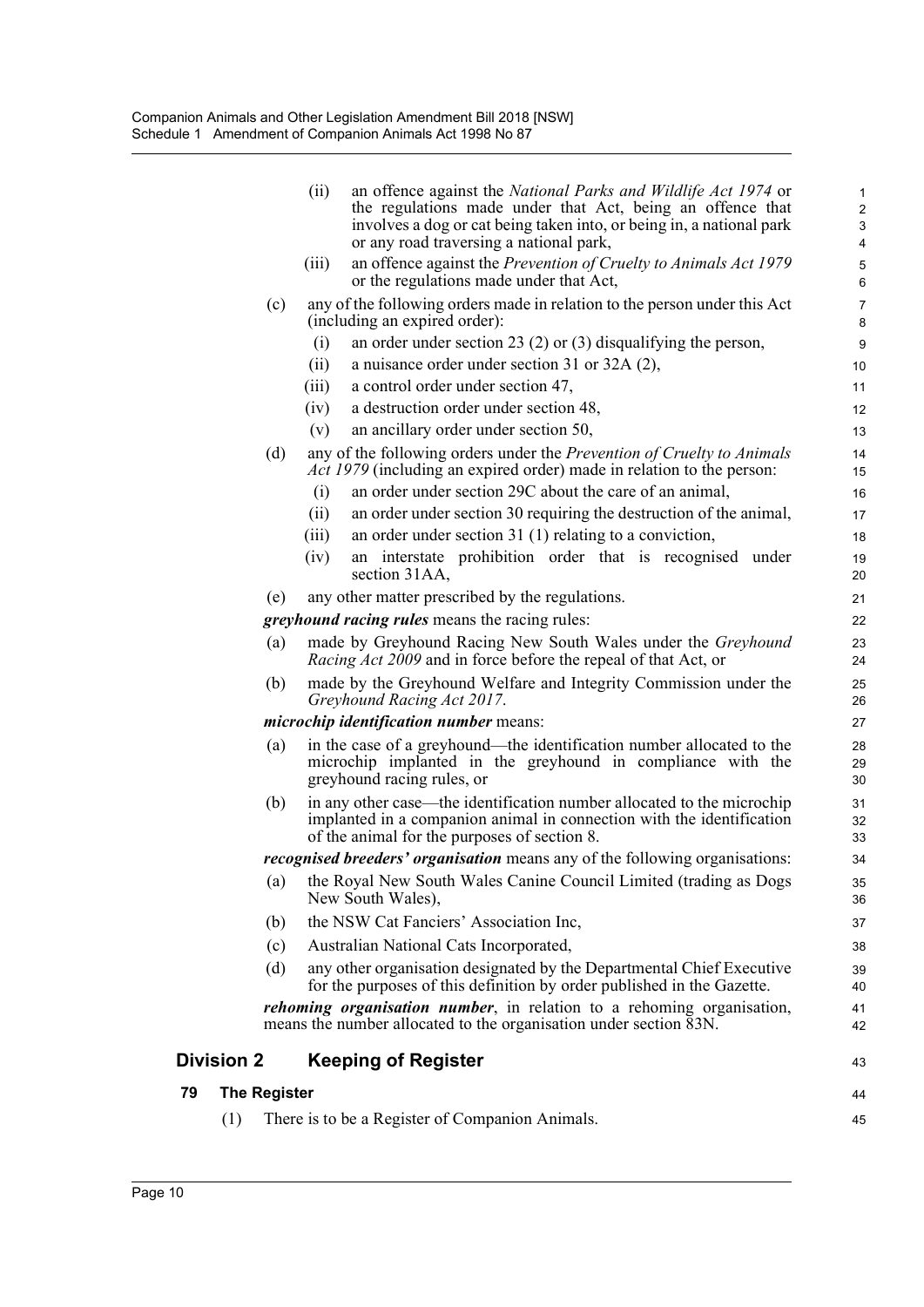(2) The Departmental Chief Executive is responsible for the keeping and administration of the Register.

- (3) The Register is to be kept in a form that enables access to the Register to be made online by those persons who are entitled to access information contained in the Register.
- (4) The regulations may make provision for or with respect to either or both of the following:
	- (a) the manner and form in which the Register is to be kept,
	- (b) any other matter concerning the keeping and administration of the Register.

#### **80 Information on the Register**

- (1) The Register is to contain the following information in relation to each registered companion animal:
	- (a) the unique identification number allocated to the microchip implanted in the animal in connection with the identification of the animal,
	- (b) in the case of a companion animal that was required to be identified for the purposes of section 8:
		- (i) the name of the authorised identifier who carried out, or supervised, the implantation of the microchip, and
		- (ii) if the authorised identifier was accredited in accordance with the regulations, the authorised identifier number of that identifier,
	- (c) in the case of a companion animal that was identified on a voluntary basis by the implantation of a microchip on or after 1 October 2001 (other than a greyhound registered in accordance with the greyhound racing rules):
		- (i) the name of the authorised identifier who carried out, or supervised, the implantation of the microchip, and
		- (ii) if the authorised identifier was accredited in accordance with the regulations, the authorised identifier number of that identifier,
	- (d) the date on which the animal was identified,
	- (e) the address of the place at which the animal is ordinarily kept,
	- (f) the name of the council of the area in which the animal is ordinarily kept,
	- (g) the type of animal (dog or cat), and the breed of the animal,
	- (h) the animal's date of birth (known or approximate),
	- (i) the animal's sex,
	- (j) the animal's colour and details of any unusual or identifying marks on the animal,
	- (k) the full name and contact details of the current owner of the animal,
	- (l) any other relevant information relating to the owner of the animal that the Departmental Chief Executive required the owner to provide in connection with an application for registration of the animal,
	- (m) the full name of any known previous owner of the animal and any other available contact details for any known previous owner of the animal,
	- (n) any other relevant information relating to any previous owner of the animal that the Departmental Chief Executive required the owner to provide in connection with an application for registration of the animal,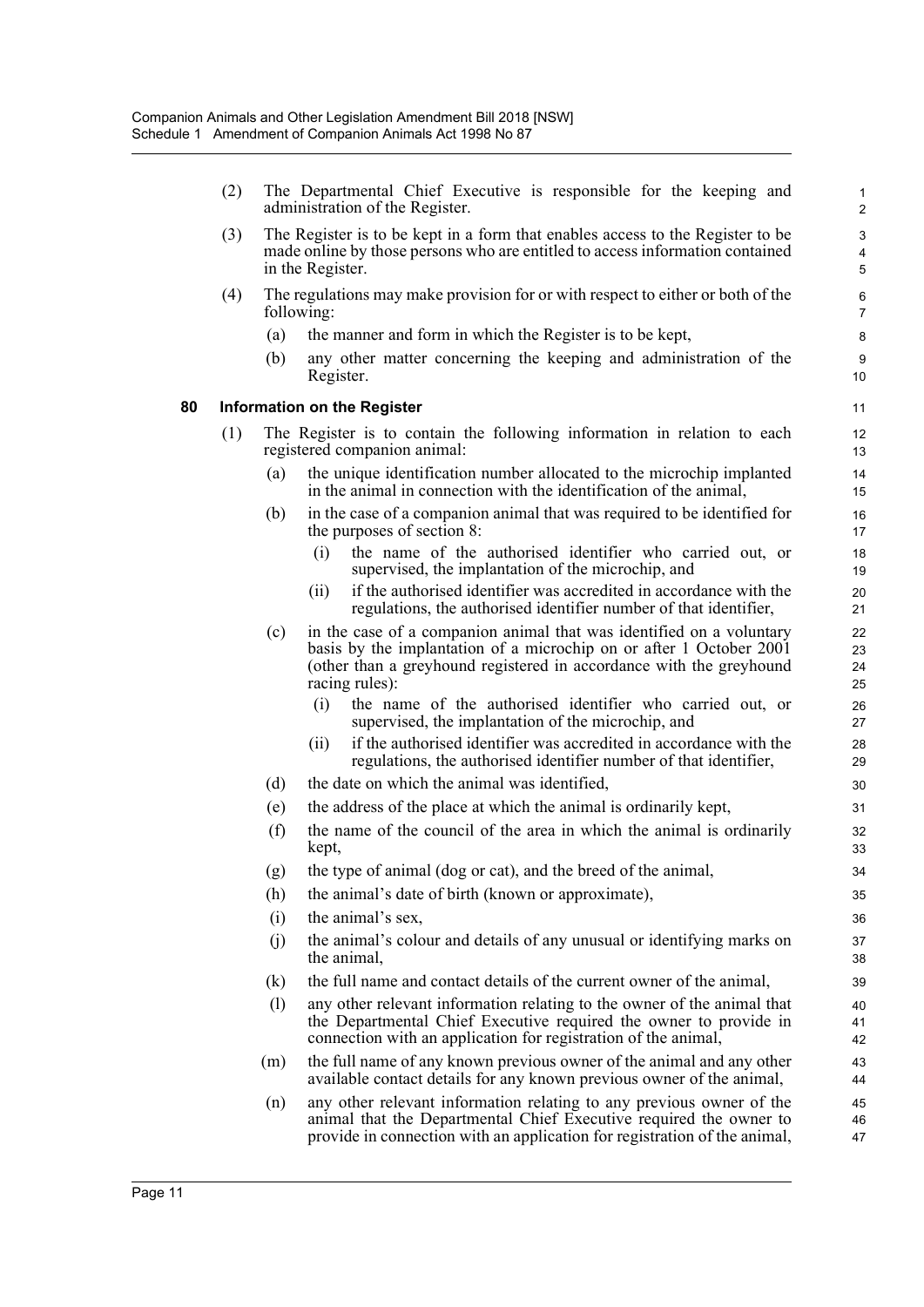|    |                   | $\circ$ | the breeder identification number (if any) of the owner of the animal<br>that produced the litter from which the animal was born,                                                                                                                                                                                | $\mathbf{1}$<br>$\overline{2}$ |
|----|-------------------|---------|------------------------------------------------------------------------------------------------------------------------------------------------------------------------------------------------------------------------------------------------------------------------------------------------------------------|--------------------------------|
|    |                   | (p)     | in the case of a companion animal purchased or otherwise acquired<br>from a rehoming organisation—the rehoming organisation number of<br>the organisation from which the animal was purchased or otherwise<br>acquired,                                                                                          | 3<br>4<br>5<br>6               |
|    |                   | (q)     | any permit details in relation to the animal,                                                                                                                                                                                                                                                                    | $\overline{7}$                 |
|    |                   | (r)     | any other information relating to the animal that the regulations require<br>to be contained on the Register.                                                                                                                                                                                                    | 8<br>9                         |
|    | (2)               |         | The Register is to contain the following information in relation to each<br>registered owner of a companion animal specified in the Register, including<br>any person who is no longer a registered owner:                                                                                                       | 10<br>11<br>$12 \overline{ }$  |
|    |                   | (a)     | the name, and telephone number, of the owner,                                                                                                                                                                                                                                                                    | 13                             |
|    |                   | (b)     | if the owner is a natural person—the date of birth of the owner,                                                                                                                                                                                                                                                 | 14                             |
|    |                   | (c)     | if the owner is not a natural person—any ABN or other identification<br>information about the entity,                                                                                                                                                                                                            | 15<br>16                       |
|    |                   | (d)     | the compliance history of the owner,                                                                                                                                                                                                                                                                             | 17                             |
|    |                   | (e)     | any other relevant information relating to the registered owner of the<br>animal that the Departmental Chief Executive required the registered<br>owner to provide in connection with an application for registration of<br>the animal.                                                                          | 18<br>19<br>20<br>21           |
|    | (3)               |         | The Register is to contain the following information in relation to a companion<br>animal the registered owner of which is not a natural person:                                                                                                                                                                 | 22<br>23                       |
|    |                   | (a)     | the name, date of birth and telephone number, of each natural person<br>who, at the time of registration, was a person who will ordinarily keep<br>the animal,                                                                                                                                                   | 24<br>25<br>26                 |
|    |                   | (b)     | the compliance history of that person,                                                                                                                                                                                                                                                                           | 27                             |
|    |                   | (c)     | any other relevant information relating to that person that the<br>Departmental Chief Executive required the registered owner of the<br>animal to provide in connection with an application for registration of<br>the animal.                                                                                   | 28<br>29<br>30<br>31           |
|    | (4)               |         | The Register is also to contain any other information prescribed by the<br>regulations.                                                                                                                                                                                                                          | 32<br>33                       |
|    | <b>Division 3</b> |         | <b>Access to Register</b>                                                                                                                                                                                                                                                                                        | 34                             |
| 81 |                   |         | Access to Register to be provided free of charge                                                                                                                                                                                                                                                                 | 35                             |
|    |                   |         | If a person is entitled to access information contained in the Register by this<br>Division, the Departmental Chief Executive is required to provide that access<br>free of charge.                                                                                                                              | 36<br>37<br>38                 |
| 82 |                   |         | Limited access by owners of companion animals                                                                                                                                                                                                                                                                    | 39                             |
|    |                   |         | A person who is the owner of a companion animal is entitled to access<br>information contained in the Register, but only for the purposes of notifying,<br>in accordance with section 11, changes in the registration information or<br>identification information for any companion animal owned by the person. | 40<br>41<br>42<br>43           |
|    |                   |         |                                                                                                                                                                                                                                                                                                                  |                                |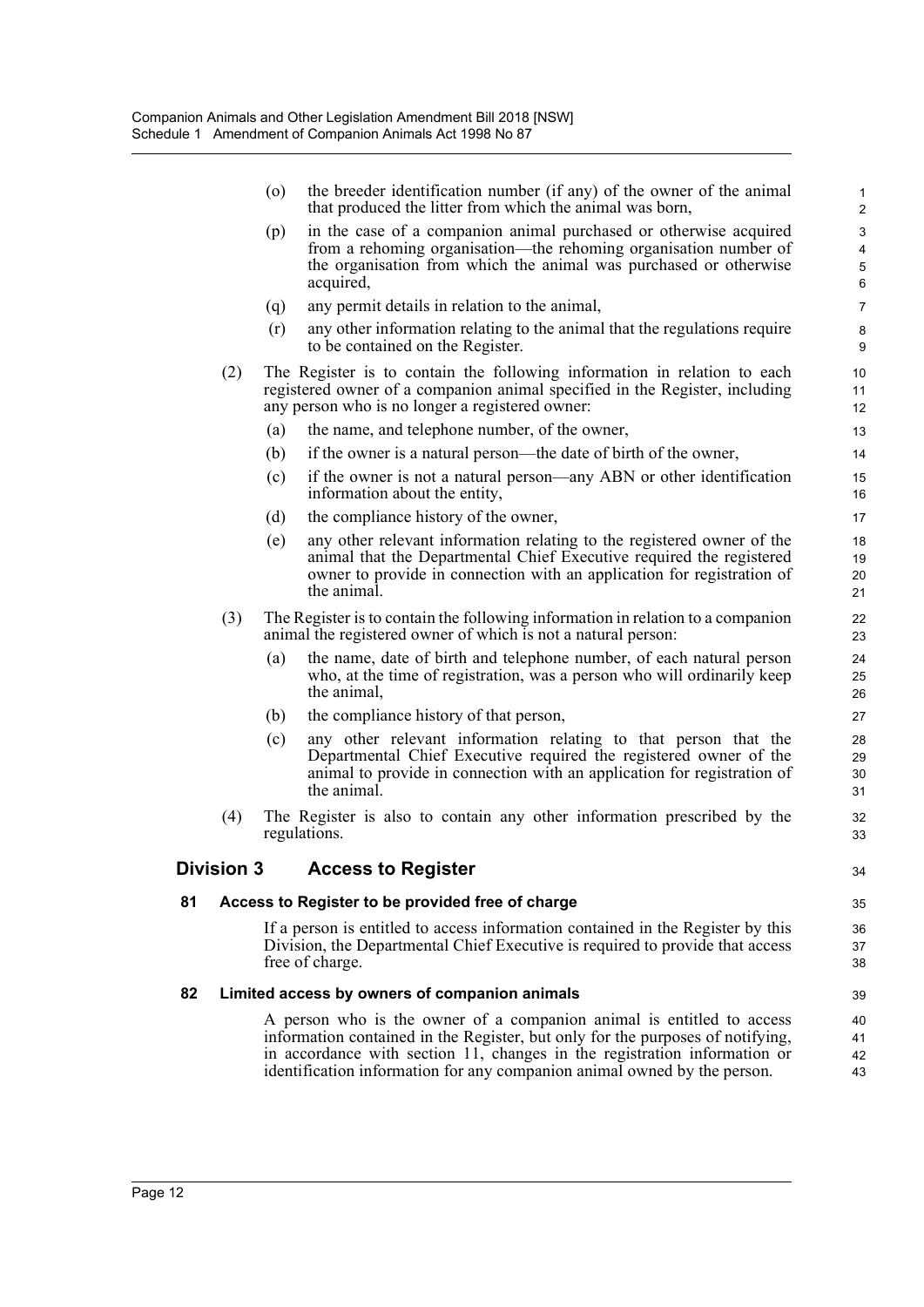### **83 Limited access by members of public**

| 83  |     |     | Limited access by members of public                                                                                                                                                                                                                                                                        | $\mathbf{1}$                 |
|-----|-----|-----|------------------------------------------------------------------------------------------------------------------------------------------------------------------------------------------------------------------------------------------------------------------------------------------------------------|------------------------------|
|     |     |     | Any member of the public is entitled to access information contained in the<br>Register, but only for any of the following purposes:                                                                                                                                                                       | $\overline{\mathbf{c}}$<br>3 |
|     |     | (a) | to ascertain whether or not a companion animal is registered (that is,<br>whether all registration information has been entered and payment has<br>been made),                                                                                                                                             | 4<br>5<br>6                  |
|     |     | (b) | to verify that a microchip identification number is valid,                                                                                                                                                                                                                                                 | $\overline{7}$               |
|     |     | (c) | to find the details that correspond to a microchip identification number,<br>namely, the breed, sex and age of the relevant companion animal and<br>whether or not it has been desexed,                                                                                                                    | 8<br>9<br>10                 |
|     |     | (d) | to verify that a breeder identification number is valid,                                                                                                                                                                                                                                                   | 11                           |
|     |     | (e) | to find the details that correspond to a breeder identification number,<br>namely:                                                                                                                                                                                                                         | 12<br>13                     |
|     |     |     | (i)<br>the business name of the owner of any animal from whose litter<br>the animal being researched was born, and                                                                                                                                                                                         | 14<br>15                     |
|     |     |     | the breed, sex and age of all companion animals on the Register<br>(ii)<br>that are recorded as having been bred by any owner of the animal<br>from whose litter the animal being researched was born,                                                                                                     | 16<br>17<br>18               |
|     |     | (f) | to verify that a rehoming organisation number is valid,                                                                                                                                                                                                                                                    | 19                           |
|     |     | (g) | to find the details that correspond to a rehoming organisation number,<br>namely, the name and address of the relevant rehoming organisation,                                                                                                                                                              | 20<br>21                     |
|     |     | (h) | to ascertain whether or not a companion animal is required to have a<br>permit,                                                                                                                                                                                                                            | 22<br>23                     |
|     |     | (i) | to determine whether or not a permit is in force in relation to the animal<br>and the date on which any such permit expires.                                                                                                                                                                               | 24<br>25                     |
| 83A |     |     | <b>Unrestricted access by Minister</b>                                                                                                                                                                                                                                                                     | 26                           |
|     |     |     | The Minister and any person acting with the Minister's authority is entitled to<br>full and free access to information contained in the Register at all times.                                                                                                                                             | 27<br>28                     |
| 83B |     |     | General access by Secretary of Department of Industry and persons<br>authorised by that Secretary                                                                                                                                                                                                          | 29<br>30                     |
|     | (1) |     | The Secretary of the Department of Industry, and any person authorised by the<br>Secretary for the purposes of the administration and enforcement of the<br><i>Prevention of Cruelty to Animals Act 1979</i> , are entitled to access information<br>contained in the Register, subject to subsection (2). | 31<br>32<br>33<br>34         |
|     | (2) |     | The Departmental Chief Executive may give different degrees of access to the<br>Register to different classes of persons referred to in this section, having<br>regard to the different functions that they perform.                                                                                       | 35<br>36<br>37               |
| 83C |     |     | General access by certain employees of local authorities                                                                                                                                                                                                                                                   | 38                           |
|     | (1) |     | A local authority may approve an employee or class of employees of the local<br>authority to be eligible to access the Register, either generally or only for the<br>purposes specified in the approval.                                                                                                   | 39<br>40<br>41               |
|     | (2) |     | An approved employee is entitled to access information contained in the<br>Register, subject to the terms of the approval.                                                                                                                                                                                 | 42<br>43                     |
|     | (3) |     | For the purposes of this section, the Departmental Chief Executive may, from<br>time to time, prepare, adopt or vary guidelines relating to the exercise by a<br>local authority of the function of approving employees under this section.                                                                | 44<br>45<br>46               |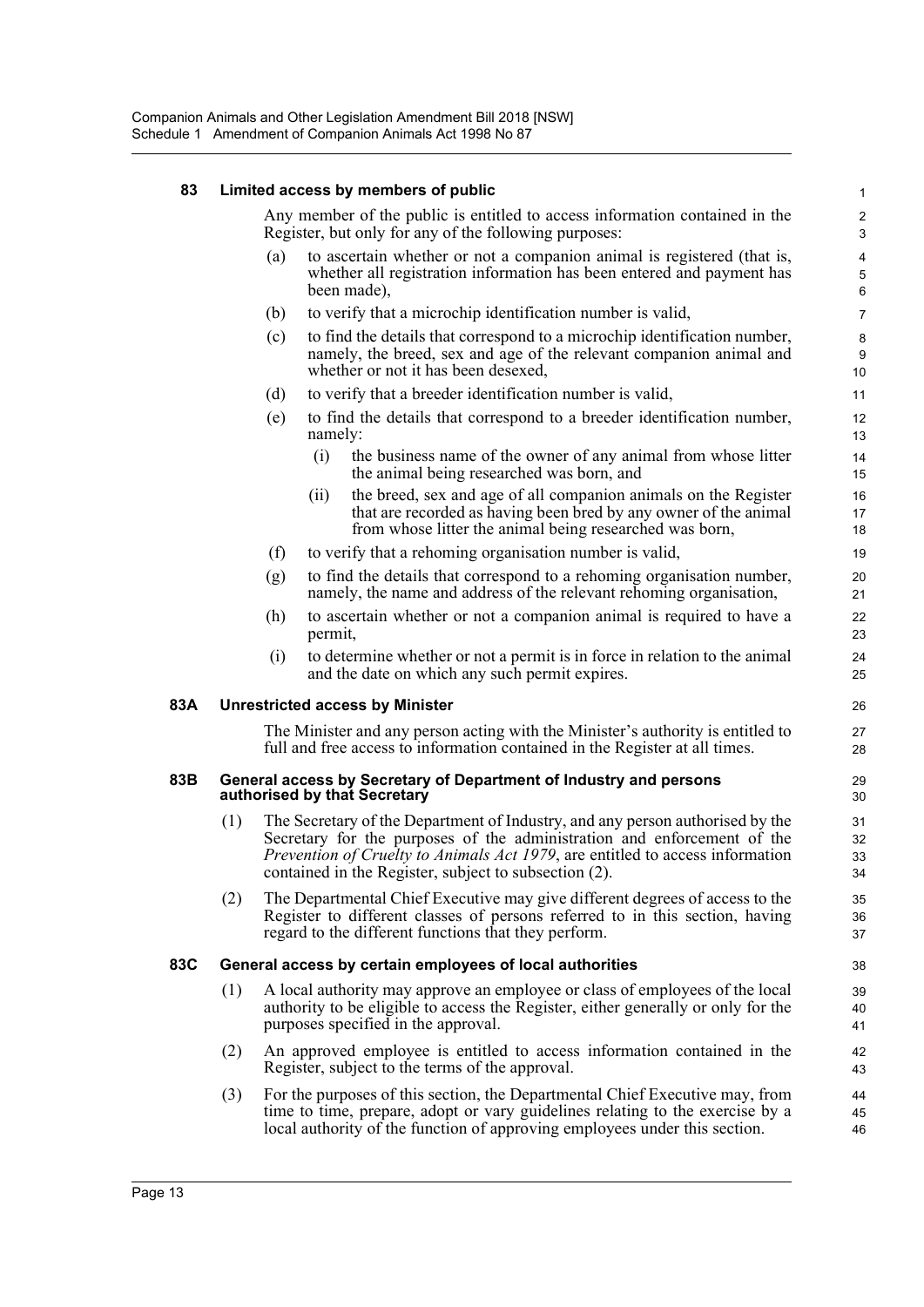|     | (4)             | The Departmental Chief Executive may, by giving a written notice to a local<br>authority, suspend access to the Register by any specified employee, or by all<br>employees, approved by the local authority under this section.                                                                                | 1<br>$\sqrt{2}$<br>3                                      |
|-----|-----------------|----------------------------------------------------------------------------------------------------------------------------------------------------------------------------------------------------------------------------------------------------------------------------------------------------------------|-----------------------------------------------------------|
|     | (5)             | A local authority may withdraw an approval under this section at any time and<br>is required to notify the Office of Local Government of that withdrawal as<br>soon as possible after it occurs.                                                                                                               | $\overline{\mathbf{4}}$<br>$\mathbf 5$<br>$6\phantom{1}6$ |
|     | (6)             | When exercising functions under this section, a local authority is required to<br>comply with any relevant guidelines issued under this section.                                                                                                                                                               | $\overline{7}$<br>8                                       |
| 83D |                 | Limited access by contractors approved by local councils                                                                                                                                                                                                                                                       | 9                                                         |
|     | (1)             | A council may approve a person whom the council engages to operate a<br>council pound to be eligible to access the Register, to the extent provided by<br>this section.                                                                                                                                        | 10<br>11<br>12                                            |
|     | (2)             | A person approved by a council under this section is entitled to access<br>information contained in the Register, but only for the following purposes:                                                                                                                                                         | 13<br>14                                                  |
|     |                 | identifying any companion animal that has been seized or surrendered<br>(a)<br>under this Act,                                                                                                                                                                                                                 | 15<br>16                                                  |
|     |                 | locating the owner of a companion animal in the custody of the person.<br>(b)                                                                                                                                                                                                                                  | 17                                                        |
|     | (3)             | For the purposes of this section, the Departmental Chief Executive may, from<br>time to time, prepare, adopt or vary guidelines relating to the exercise by a<br>council of the function of approving persons under this section.                                                                              | 18<br>19<br>20                                            |
|     | (4)             | The Departmental Chief Executive may, by giving written notice to a council,<br>suspend access to the Register by any specified person, or by all persons,<br>approved by the council under this section.                                                                                                      | 21<br>22<br>23                                            |
|     | (5)             | A council may withdraw an approval under this section at any time and is<br>required to notify the Office of Local Government of that withdrawal as soon<br>as possible after it occurs.                                                                                                                       | 24<br>25<br>26                                            |
|     | (6)             | When exercising functions under this section, a council is required to comply<br>with any relevant guidelines issued under this section.                                                                                                                                                                       | 27<br>28                                                  |
| 83E |                 | Limited access by veterinary practitioners or their employees                                                                                                                                                                                                                                                  | 29                                                        |
|     | (1)             | A veterinary practitioner is entitled to access information contained in the<br>Register, but only for the purpose of locating the owner of a companion animal<br>in the custody of the veterinary practitioner or his or her practice.                                                                        | 30<br>31<br>32                                            |
|     | (2)             | An employee of a veterinary practitioner who is being supervised by a<br>veterinary practitioner is entitled to access information contained in the<br>Register, but only for the purpose of locating the owner of a companion animal<br>in the custody of the veterinary practitioner or his or her practice. | 33<br>34<br>35<br>36                                      |
| 83F | <b>Register</b> | Departmental Chief Executive may approve other persons to access the                                                                                                                                                                                                                                           | 37<br>38                                                  |
|     | (1)             | The Departmental Chief Executive may approve a person to have access to<br>information contained in the Register.                                                                                                                                                                                              | 39<br>40                                                  |
|     | (2)             | A person approved under this section is entitled to access information<br>contained in the Register, but only for the following purposes:                                                                                                                                                                      | 41<br>42                                                  |
|     |                 | identifying any companion animal that has been seized or surrendered<br>(a)<br>under this Act,                                                                                                                                                                                                                 | 43<br>44                                                  |
|     |                 | locating the owner of a companion animal in the custody of the person.<br>(b)                                                                                                                                                                                                                                  | 45                                                        |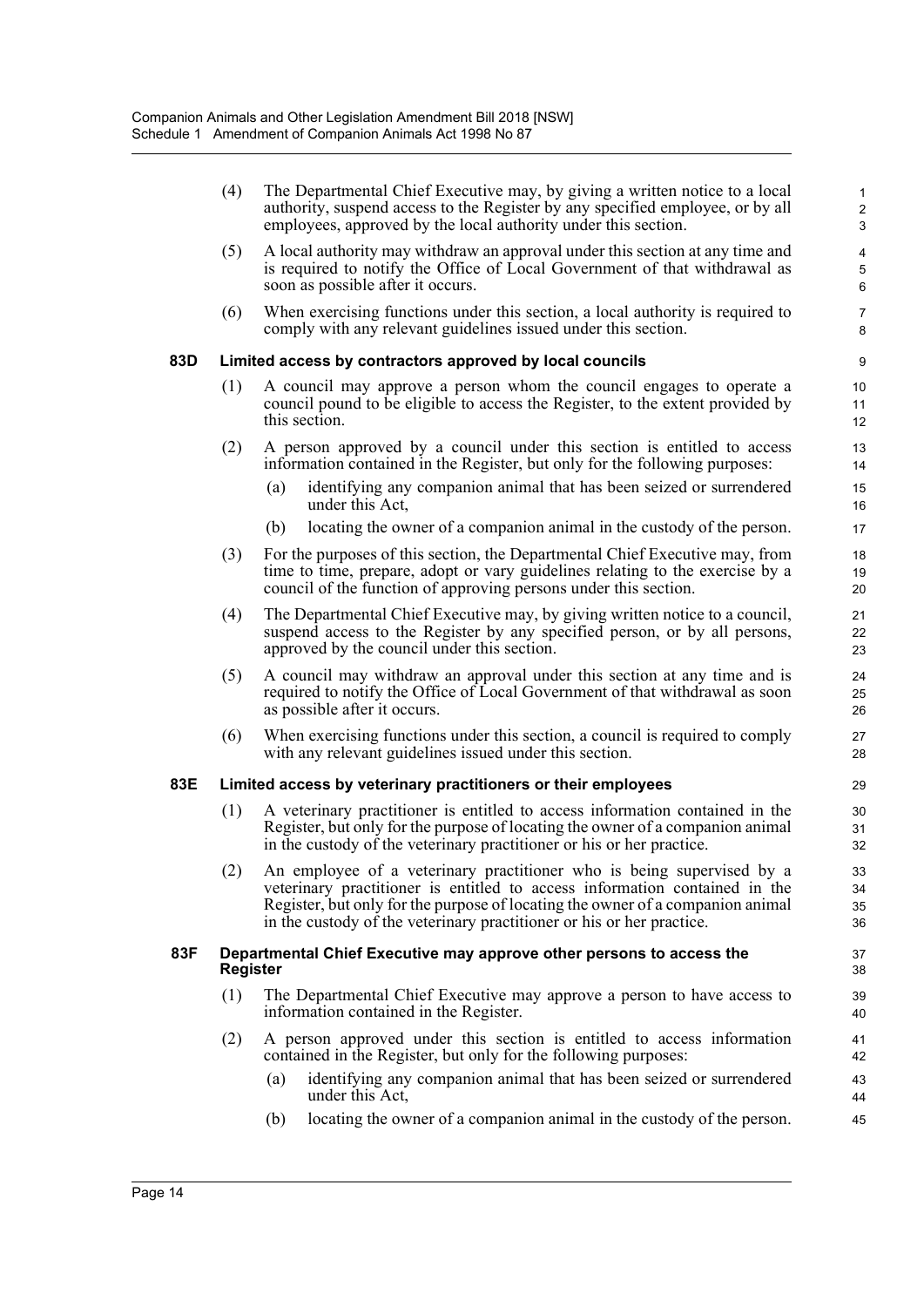- (3) The Departmental Chief Executive may withdraw an approval under this section at any time.
- (4) Before withdrawing a person's approval, the Departmental Chief Executive must:
	- (a) notify the person of the proposed withdrawal of the approval, and
	- (b) give the person a reasonable opportunity to make submissions to the Departmental Chief Executive in respect of the proposed withdrawal, and
	- (c) have due regard to any such submissions.
- (5) The Departmental Chief Executive must cause a person whose approval is withdrawn to be notified of the withdrawal in writing. Withdrawal of an approval takes effect on the day on which the notice is given, or from a later day specified in the notice.

#### **83G Regulations can authorise general or limited access by other specified officers and persons**

- (1) The following persons are entitled to access information contained in the Register:
	- (a) the holder of any office prescribed by the regulations for the purposes of this section,
	- (b) a person who is a member of a class of persons prescribed by the regulations for the purposes of this section.
- (2) The Departmental Chief Executive may give different degrees of access to the Register to different classes of persons referred to in this section, having regard to the different functions that they perform.

### **83H Regulations—access to Register**

- (1) The regulations may provide for the ways in which access to the Register can or must be given.
	- **Note.** For example, access to the Register could be by telephone or by electronic means.
- (2) The regulations may require the Departmental Chief Executive to keep specified records with respect to the access given to the Register under this Part and may provide for the persons who are entitled to access those records.

### **83I Departmental Chief Executive may issue guidelines about access to Register**

- (1) The Departmental Chief Executive may issue guidelines, not inconsistent with this Part, about the manner in which a person who is entitled under this Division to access the Register may access the Register.
- (2) A person who is entitled under this Division to access the Register is entitled only to the extent that the person complies with any guidelines issued under this Division.

### **Division 4 Arrangements about Register**

### **83J Agreements about Register**

(1) The Departmental Chief Executive may enter into an agreement or other arrangement with any person or body in respect of the exercise of functions of the Departmental Chief Executive under this Act by the person or body on behalf of the Departmental Chief Executive.

40

41 42

43 44 45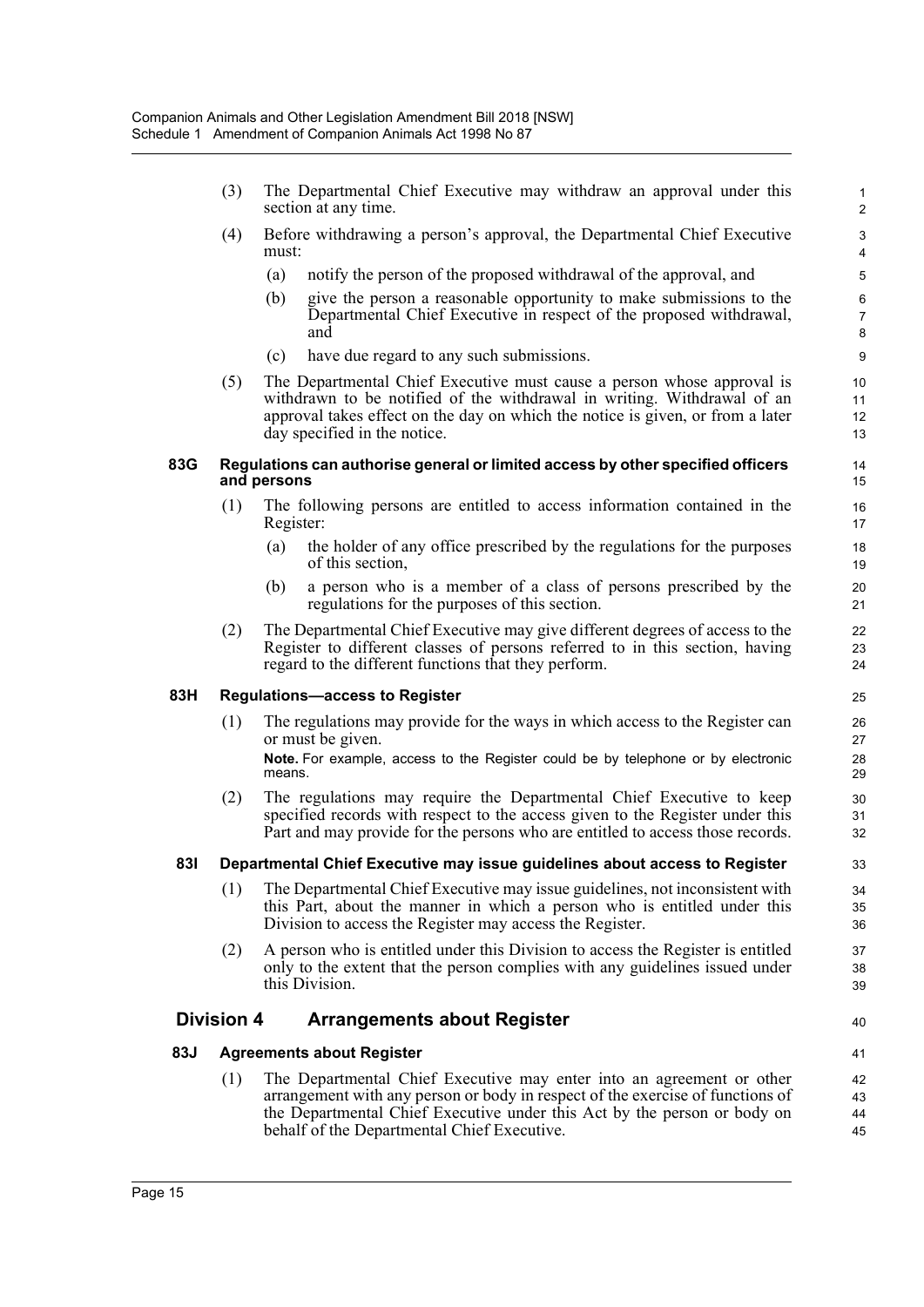(2) Such an agreement or other arrangement can make provision for the ownership of information entered on the Register to be vested in the Departmental Chief Executive.

1 2 3

### **83K Exchange of information with other Australian jurisdictions**

- (1) Relevant information held by the Departmental Chief Executive may be provided to a relevant inter-State enforcement agency for the purposes of the administration or enforcement by that agency of legislation concerning animal welfare or management, including the prevention of cruelty to animals.
- (2) The Departmental Chief Executive may enter into an arrangement (an *information sharing arrangement*) with a relevant inter-State enforcement agency for the purpose of sharing or exchanging relevant information held by the Departmental Chief Executive or the agency.
- (3) The *relevant information* held by the Departmental Chief Executive that may be provided under this section, and to which an information sharing arrangement may relate, is limited to the following:
	- (a) information concerning the contravention of this Act or the regulations,
	- (b) information concerning an offence under the *Prevention of Cruelty to Animals Act 1979* or section 530 or 531 of the *Crimes Act 1900*,
	- (c) information concerning the registration of companion animals under this Act,
	- (d) details of complaints relating to animal welfare,
	- (e) any other information of a type prescribed by the regulations.
- (4) Under an information sharing arrangement, the Departmental Chief Executive and the relevant inter-State enforcement agency are, despite any other Act or law of the State, authorised:
	- (a) to request and receive information held by the other party to the arrangement, and
	- (b) to disclose information to the other party, and
	- (c) to hold and use the information so received.
- (5) Subsection (4) applies only to the extent that the information is reasonably necessary to assist in the exercise of functions under this Act or of the functions of the relevant inter-State enforcement agency concerned that relate to animal welfare or management, including the prevention of animal cruelty.
- (6) This section does not:
	- (a) require the Departmental Chief Executive to provide information to a relevant inter-State enforcement agency only in accordance with subsection (1) or with an information sharing arrangement where that information can otherwise be lawfully provided, or
	- (b) limit the operation of any other Act or law under which a relevant inter-State enforcement agency is authorised or required to disclose information to another person or body.
- (7) In this section: *information* includes reports, recommendations, opinions, assessments and operational plans. *relevant inter-State enforcement agency* means an agency of the

Commonwealth or another State or Territory that has functions concerning the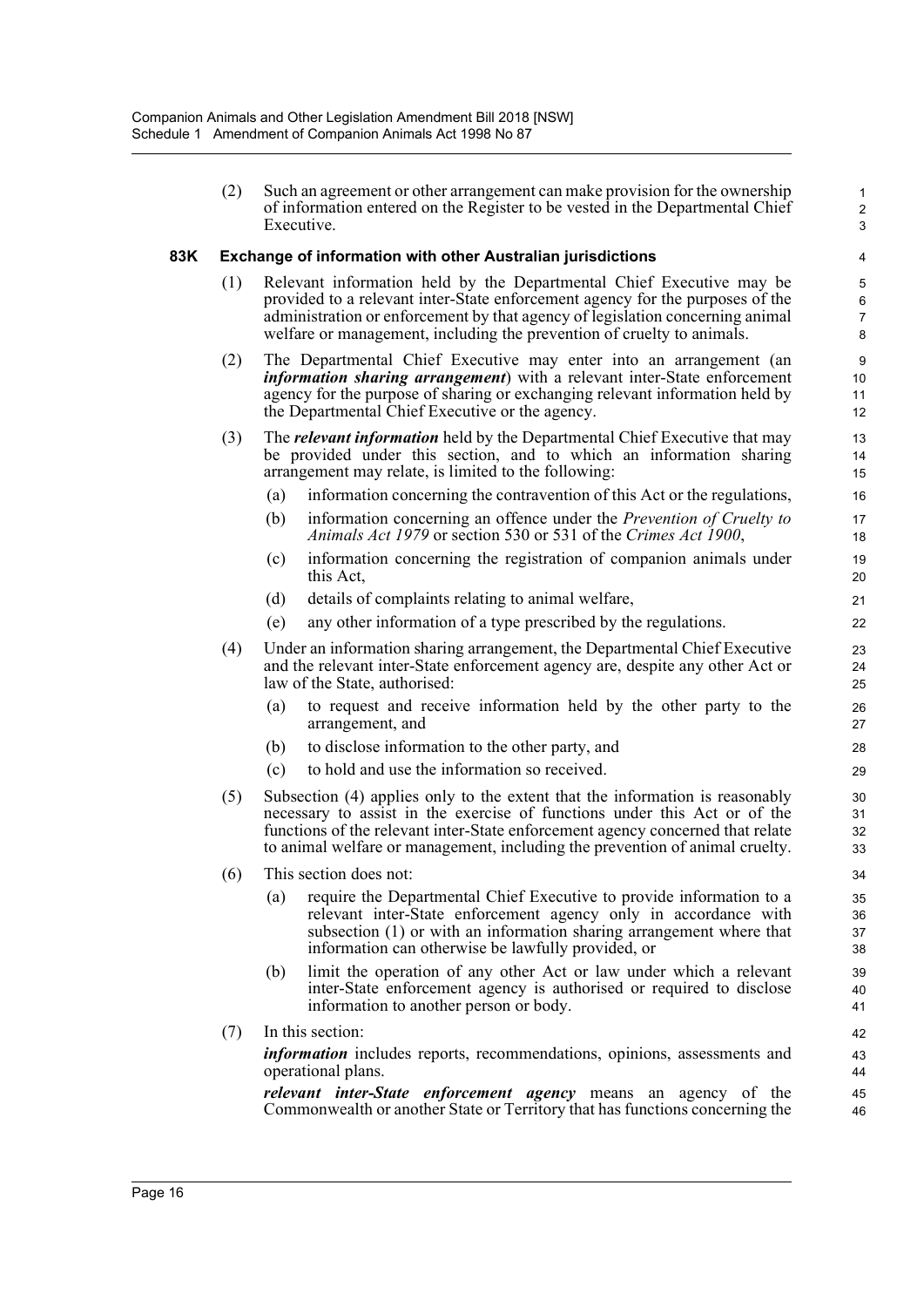|        |                                                                          |                    | enforcement of a law about animal welfare or management, including the<br>prevention of cruelty to animals, and includes the following:                                                                                                                                                                                                             | 1<br>$\overline{2}$  |  |  |
|--------|--------------------------------------------------------------------------|--------------------|-----------------------------------------------------------------------------------------------------------------------------------------------------------------------------------------------------------------------------------------------------------------------------------------------------------------------------------------------------|----------------------|--|--|
|        |                                                                          |                    | a police force,<br>(a)                                                                                                                                                                                                                                                                                                                              | 3                    |  |  |
|        |                                                                          |                    | an animal welfare body,<br>(b)                                                                                                                                                                                                                                                                                                                      | 4                    |  |  |
|        |                                                                          |                    | a local government body,<br>(c)                                                                                                                                                                                                                                                                                                                     | 5                    |  |  |
|        |                                                                          |                    | (d)<br>a government department or public authority.                                                                                                                                                                                                                                                                                                 | 6                    |  |  |
|        |                                                                          | <b>Division 5</b>  | <b>Miscellaneous</b>                                                                                                                                                                                                                                                                                                                                | $\overline{7}$       |  |  |
|        | 83L                                                                      |                    | <b>Certificates relating to Register</b>                                                                                                                                                                                                                                                                                                            | 8                    |  |  |
|        |                                                                          | (1)                | The Departmental Chief Executive can issue a certificate certifying as to<br>whether or not a particular companion animal is or was registered at a<br>particular time and certifying any registration information for the animal<br>entered on the Register at a particular time.                                                                  | 9<br>10<br>11<br>12  |  |  |
|        |                                                                          | (2)                | The certificate is evidence of the matters certified. Information entered on the<br>Register is presumed (in the absence of evidence to the contrary) to be correct.<br>Note. Such a certificate can be used as evidence of (for example) the name of the<br>registered owner of a companion animal and the address at which it is ordinarily kept. | 13<br>14<br>15<br>16 |  |  |
|        | 83M                                                                      |                    | Allocation of breeder identification numbers                                                                                                                                                                                                                                                                                                        | 17                   |  |  |
|        |                                                                          |                    | The Departmental Chief Executive may allocate a breeder identification<br>number to any person who is the owner of a companion animal that has a litter.                                                                                                                                                                                            | 18<br>19             |  |  |
|        | 83N                                                                      |                    | Allocation of rehoming organisation numbers                                                                                                                                                                                                                                                                                                         | 20                   |  |  |
|        |                                                                          |                    | The Departmental Chief Executive may allocate a rehoming organisation<br>number to any rehoming organisation that has applied to the Departmental<br>Chief Executive for a number.                                                                                                                                                                  | 21<br>22<br>23       |  |  |
| [16]   | <b>Section 84 Establishment of Fund</b>                                  |                    |                                                                                                                                                                                                                                                                                                                                                     |                      |  |  |
|        | Insert ", permit fees" after "registration fees" in section $84(1)(a)$ . |                    |                                                                                                                                                                                                                                                                                                                                                     |                      |  |  |
| $[17]$ |                                                                          |                    | <b>Section 85 Payments from the Fund</b>                                                                                                                                                                                                                                                                                                            | 26                   |  |  |
|        |                                                                          |                    | Insert after section $85(1)(b)$ :                                                                                                                                                                                                                                                                                                                   | 27                   |  |  |
|        |                                                                          |                    | any refund of registration fees, permit fees or other amounts paid under<br>(b1)<br>this Act, in circumstances in which the Departmental Chief Executive<br>considers that it is reasonable and necessary to do so, and                                                                                                                             | 28<br>29<br>30       |  |  |
| [18]   |                                                                          | <b>Section 86A</b> |                                                                                                                                                                                                                                                                                                                                                     | 31                   |  |  |
|        | Insert before section 87:                                                |                    |                                                                                                                                                                                                                                                                                                                                                     |                      |  |  |
|        | 86A                                                                      |                    | Ear-marking or tattooing of animals                                                                                                                                                                                                                                                                                                                 | 33                   |  |  |
|        |                                                                          | (1)                | A veterinary practitioner who desexes a female companion animal is to<br>ear-mark or tattoo the animal, for the purpose of indicating that the animal is<br>desexed, at the time that it is under anaesthetic for the desexing procedure.                                                                                                           | 34<br>35<br>36       |  |  |
|        |                                                                          | (2)                | Subsection (1) does not authorise or require any ear-marking or tattooing<br>procedure to be undertaken without the consent of the owner of the companion<br>animal.                                                                                                                                                                                | 37<br>38<br>39       |  |  |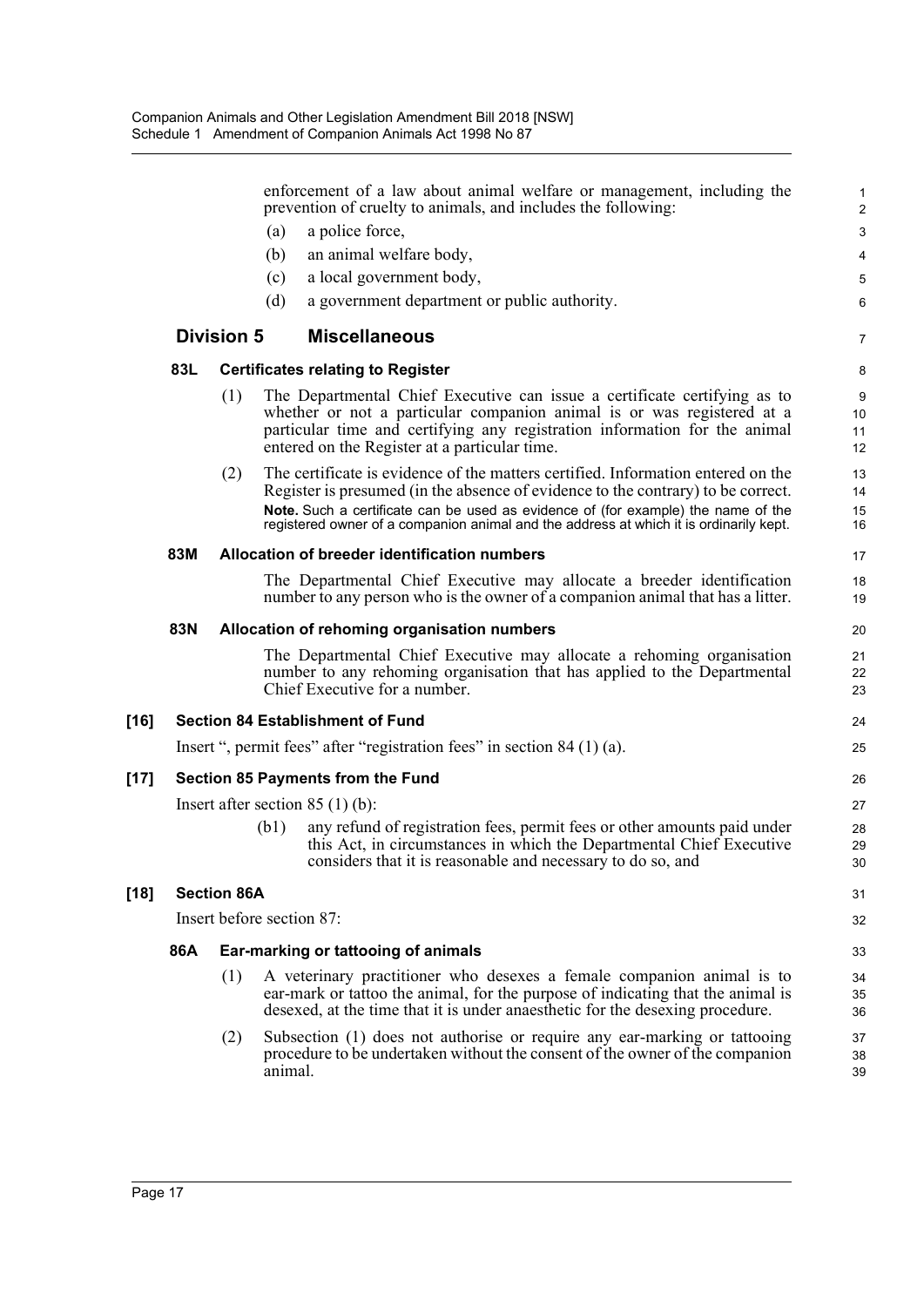|        |                                                         | (3)                                               | Subsection $(1)$ does not apply if: |                                                                                                                                                                                                                 |                               |  |  |  |
|--------|---------------------------------------------------------|---------------------------------------------------|-------------------------------------|-----------------------------------------------------------------------------------------------------------------------------------------------------------------------------------------------------------------|-------------------------------|--|--|--|
|        |                                                         |                                                   | (a)                                 | the veterinary practitioner has sought the consent of the owner of the<br>companion animal and the owner has denied consent to the ear-marking<br>or tattooing procedure, or                                    | $\sqrt{2}$<br>$\sqrt{3}$<br>4 |  |  |  |
|        |                                                         |                                                   | (b)                                 | the veterinary practitioner considers that the ear-marking or tattooing<br>procedure cannot be undertaken safely and humanely at that time.                                                                     | 5<br>6                        |  |  |  |
|        |                                                         | (4)                                               |                                     | For the purposes of this section, the Departmental Chief Executive may, from<br>time to time, prepare, adopt or vary guidelines relating to ear-marking or<br>tattooing of companion animals.                   | $\overline{7}$<br>8<br>9      |  |  |  |
| $[19]$ |                                                         | <b>Section 88</b>                                 |                                     |                                                                                                                                                                                                                 | 10                            |  |  |  |
|        | Omit the section. Insert instead:                       |                                                   |                                     |                                                                                                                                                                                                                 | 11                            |  |  |  |
|        | 88<br><b>Delegation by Departmental Chief Executive</b> |                                                   |                                     |                                                                                                                                                                                                                 |                               |  |  |  |
|        |                                                         |                                                   |                                     | The Departmental Chief Executive can delegate any of his or her functions<br>under this Act (other than this power of delegation) or the regulations to any<br>officer of the Office of Local Government.       | 13<br>14<br>15                |  |  |  |
| $[20]$ |                                                         | <b>Section 88B</b>                                |                                     |                                                                                                                                                                                                                 | 16                            |  |  |  |
|        |                                                         |                                                   |                                     | Insert after section 88A:                                                                                                                                                                                       | 17                            |  |  |  |
|        | 88B                                                     |                                                   |                                     | Designation of organisations as rehoming organisations                                                                                                                                                          | 18                            |  |  |  |
|        |                                                         | (1)                                               |                                     | The Departmental Chief Executive may, by notice in writing, designate an<br>organisation as a rehoming organisation.                                                                                            | 19<br>20                      |  |  |  |
|        |                                                         | (2)                                               |                                     | The designation of an organisation under this section:                                                                                                                                                          | 21                            |  |  |  |
|        |                                                         |                                                   | (a)                                 | may be granted subject to conditions or unconditionally, and                                                                                                                                                    | 22                            |  |  |  |
|        |                                                         |                                                   | (b)                                 | may be revoked by the Departmental Chief Executive, by notice in<br>writing.                                                                                                                                    | 23<br>24                      |  |  |  |
|        |                                                         | (3)                                               |                                     | The Departmental Chief Executive may, in the same notice or in a further<br>written notice, exempt an organisation that has been designated under this<br>section from any or all of the following obligations: | 25<br>26<br>27                |  |  |  |
|        |                                                         |                                                   | (a)                                 | the obligation under section 9 to register any or all companion animals<br>in the custody of the organisation,                                                                                                  | 28<br>29                      |  |  |  |
|        |                                                         |                                                   | (b)                                 | the obligation to pay a fee for the registration of any or all companion<br>animals in the custody of the organisation,                                                                                         | 30<br>31                      |  |  |  |
|        |                                                         |                                                   | (c)                                 | the obligation to pay a fee for a permit relating to any or all companion<br>animals in the custody of the organisation.                                                                                        | 32<br>33                      |  |  |  |
|        |                                                         | (4)                                               |                                     | The exemption of an organisation under this section:                                                                                                                                                            | 34                            |  |  |  |
|        |                                                         |                                                   | (a)                                 | may be granted subject to conditions or unconditionally, and                                                                                                                                                    | 35                            |  |  |  |
|        |                                                         |                                                   | (b)                                 | may be revoked by the Departmental Chief Executive, by notice in<br>writing.                                                                                                                                    | 36<br>37                      |  |  |  |
| $[21]$ |                                                         | Section 89 Confidentiality of certain information |                                     |                                                                                                                                                                                                                 |                               |  |  |  |
|        |                                                         |                                                   |                                     | Omit section 89 (4) (b). Insert instead:                                                                                                                                                                        | 39                            |  |  |  |
|        |                                                         |                                                   | (b)                                 | as authorised or required by Division 3 of Part 9, but only if done in<br>accordance with any guidelines under section 83I, or                                                                                  | 40<br>41                      |  |  |  |
|        |                                                         |                                                   |                                     |                                                                                                                                                                                                                 |                               |  |  |  |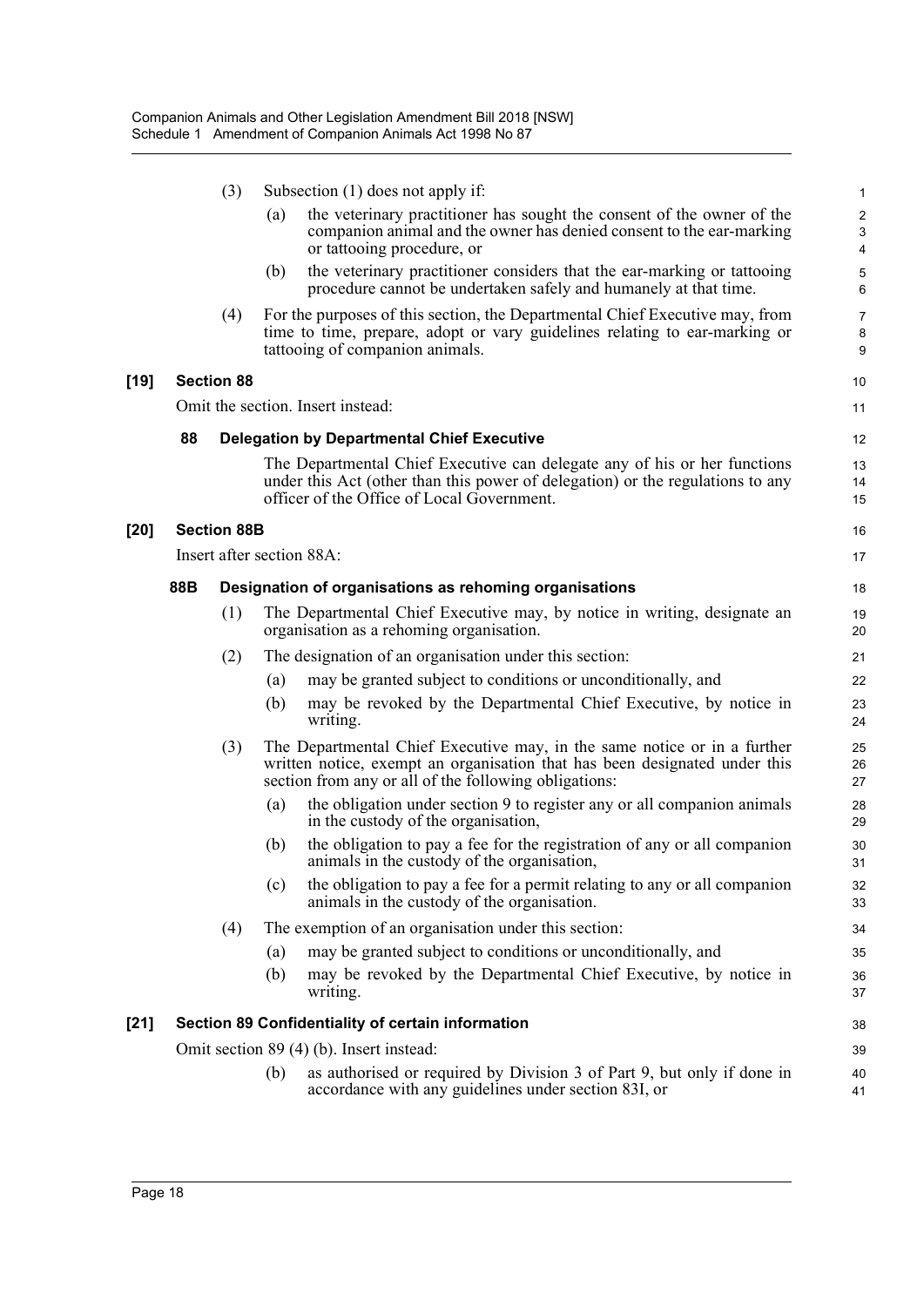| $[22]$ | <b>Schedule 3 Savings and transitional provisions</b><br>Insert at the end of the Schedule, with appropriate Part and clause numbering: |                                                                                                                                                                                                                                                                                                                                                                                      |                            |  |  |  |
|--------|-----------------------------------------------------------------------------------------------------------------------------------------|--------------------------------------------------------------------------------------------------------------------------------------------------------------------------------------------------------------------------------------------------------------------------------------------------------------------------------------------------------------------------------------|----------------------------|--|--|--|
|        |                                                                                                                                         |                                                                                                                                                                                                                                                                                                                                                                                      |                            |  |  |  |
|        | <b>Part</b>                                                                                                                             | Provisions consequent on enactment of<br><b>Companion Animals and Other Legislation</b><br><b>Amendment Act 2018</b>                                                                                                                                                                                                                                                                 |                            |  |  |  |
|        |                                                                                                                                         | <b>Meaning of "amending Act"</b>                                                                                                                                                                                                                                                                                                                                                     | $\,6$                      |  |  |  |
|        |                                                                                                                                         | In this Part:                                                                                                                                                                                                                                                                                                                                                                        | $\overline{7}$             |  |  |  |
|        |                                                                                                                                         | <b>amending Act</b> means the Companion Animals and Other Legislation<br>Amendment Act 2018.                                                                                                                                                                                                                                                                                         | 8<br>9                     |  |  |  |
|        | imposed                                                                                                                                 | Permit requirement does not apply to cats registered before requirement                                                                                                                                                                                                                                                                                                              | 10<br>11                   |  |  |  |
|        | (1)                                                                                                                                     | Section 11B, as inserted by the amending Act, does not apply to a cat that was<br>registered before the commencement of the section.                                                                                                                                                                                                                                                 | 12<br>13                   |  |  |  |
|        | (2)                                                                                                                                     | Section 11B, as inserted by the amending Act, does not apply to a cat that was<br>born before the commencement of the section that was not registered before<br>that commencement until the date that is 21 days (or any longer period<br>prescribed by the regulations) after the commencement of the section, or the<br>date that the cat is 4 months old, whichever occurs later. | 14<br>15<br>16<br>17<br>18 |  |  |  |
|        |                                                                                                                                         | Permit requirements extend to dogs declared dangerous before requirement<br>imposed                                                                                                                                                                                                                                                                                                  | 19<br>20                   |  |  |  |
|        | (1)                                                                                                                                     | Sections 11C and 51 (1) (1), as inserted by the amending Act, extend to a dog<br>that was declared to be a dangerous dog before the commencement of the<br>provisions.                                                                                                                                                                                                               | 21<br>22<br>23             |  |  |  |
|        | (2)                                                                                                                                     | In such a case, a permit is required under section 11C on and from the date that<br>is 21 days (or any longer period prescribed by the regulations) after the<br>commencement of section 11C.                                                                                                                                                                                        | 24<br>25<br>26             |  |  |  |
|        |                                                                                                                                         | Permit requirements extend to dogs declared restricted before requirement<br>imposed                                                                                                                                                                                                                                                                                                 | 27<br>28                   |  |  |  |
|        | (1)                                                                                                                                     | Sections 11D and 56 (1) (i), as inserted by the amending Act, extend to a dog<br>that was a restricted dog, within the meaning of section 55, before the<br>commencement of the provisions.                                                                                                                                                                                          | 29<br>30<br>31             |  |  |  |
|        | (2)                                                                                                                                     | In such a case, a permit is required under section 11D on and from the date that<br>is 21 days (or any longer period prescribed by the regulations) after the<br>commencement of section 11D.                                                                                                                                                                                        | 32<br>33<br>34             |  |  |  |
|        |                                                                                                                                         | Certain organisations taken to be approved rehoming organisations                                                                                                                                                                                                                                                                                                                    | 35                         |  |  |  |
|        | (1)                                                                                                                                     | In this clause:                                                                                                                                                                                                                                                                                                                                                                      | 36                         |  |  |  |
|        |                                                                                                                                         | <i>existing approved organisation</i> means an organisation that was, immediately<br>before the commencement of section 88B, as inserted by the amending Act,<br>the subject of an approval granted by the Departmental Chief Executive for the<br>purposes of clause 16 (d) of the Companion Animals Regulation 2008.                                                               | 37<br>38<br>39<br>40       |  |  |  |
|        | (2)                                                                                                                                     | An existing approved organisation is, on and from the commencement of<br>section 88B, taken to have been:                                                                                                                                                                                                                                                                            | 41<br>42                   |  |  |  |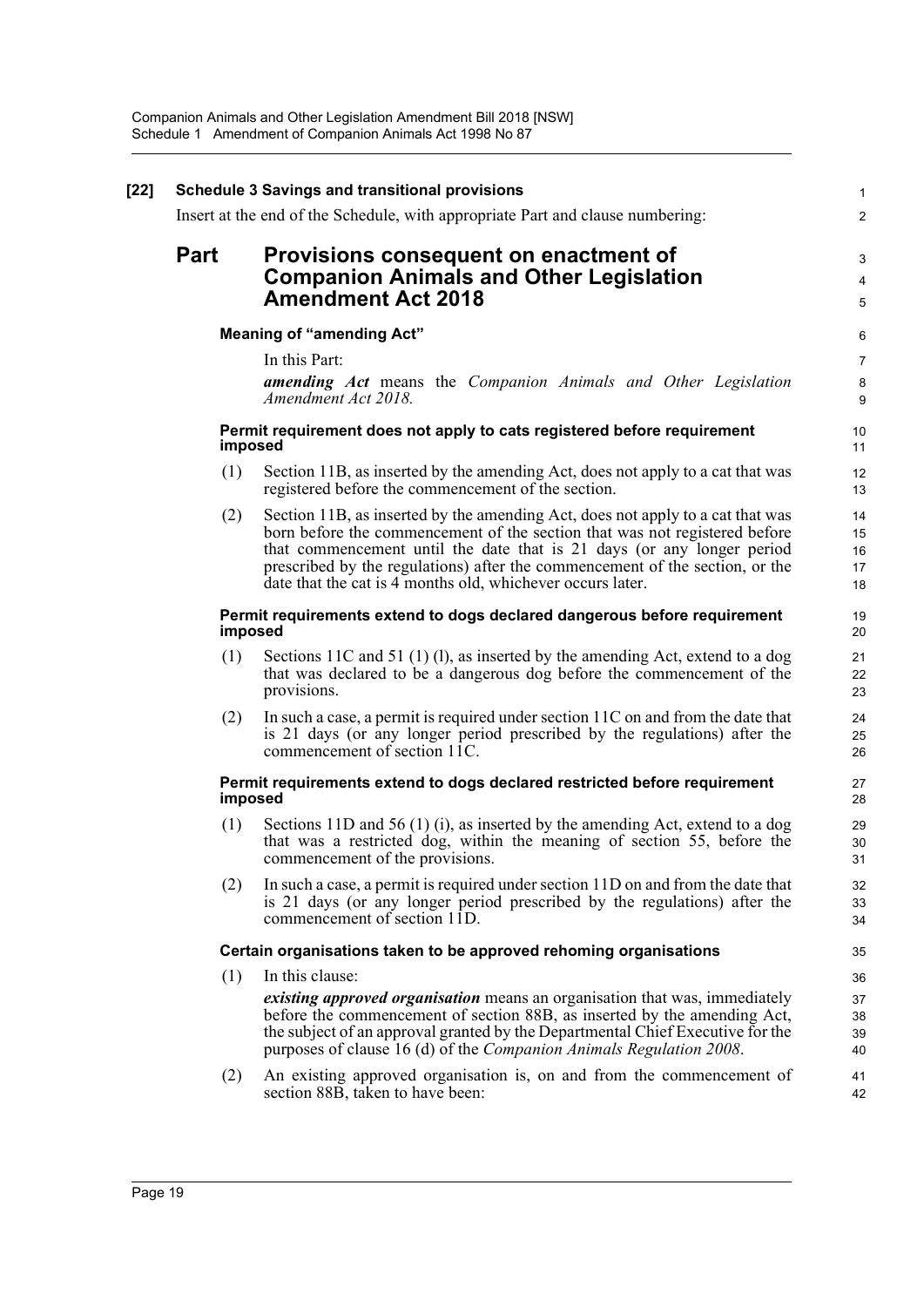(a) designated as a rehoming organisation under section 88B (1), for the same term, and subject to the same conditions (if any), that are specified in the approval, and

- (b) granted an exemption under section 88B (3) from the obligation to register companion animals under section 9, for the same term, and subject to the same conditions (if any), that are specified in the approval.
- (3) Accordingly, on and from the commencement of section 88B:
	- (a) such an organisation is taken to be a rehoming organisation for the purposes of this Act, and
	- (b) the Departmental Chief Executive may revoke or otherwise deal with the designation or exemption effected by this clause as if it was granted under section 88B.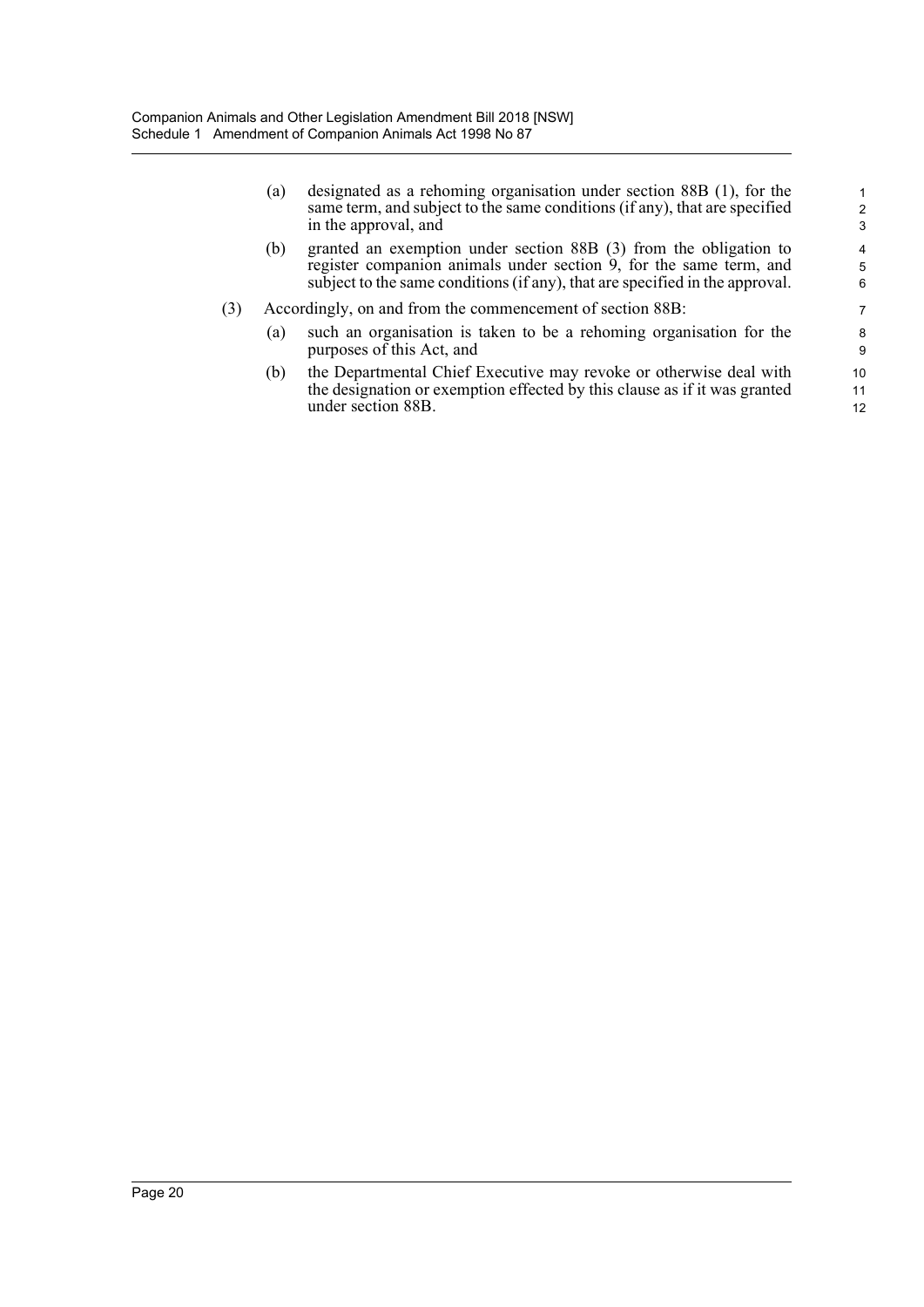<span id="page-27-0"></span>

| <b>Schedule 2</b> |                                                                                                                                                                                                                                                                                                                                                                                                                                                                                                                                                                                                                                                                                                                                                                                                                                                                                                                                                                                                                                                                                                                                                                                                                                                                                                                                                                                                                                                                                                                                                                                                                                                                                                                                                                                                                                                                                                                                                                                                                                                                                                                                   |   | <b>Amendment of Prevention of Cruelty to Animals</b><br><b>Act 1979 No 200</b> |                                                                                                                                                                                                                                                                                                                                                                               |                                  |  |
|-------------------|-----------------------------------------------------------------------------------------------------------------------------------------------------------------------------------------------------------------------------------------------------------------------------------------------------------------------------------------------------------------------------------------------------------------------------------------------------------------------------------------------------------------------------------------------------------------------------------------------------------------------------------------------------------------------------------------------------------------------------------------------------------------------------------------------------------------------------------------------------------------------------------------------------------------------------------------------------------------------------------------------------------------------------------------------------------------------------------------------------------------------------------------------------------------------------------------------------------------------------------------------------------------------------------------------------------------------------------------------------------------------------------------------------------------------------------------------------------------------------------------------------------------------------------------------------------------------------------------------------------------------------------------------------------------------------------------------------------------------------------------------------------------------------------------------------------------------------------------------------------------------------------------------------------------------------------------------------------------------------------------------------------------------------------------------------------------------------------------------------------------------------------|---|--------------------------------------------------------------------------------|-------------------------------------------------------------------------------------------------------------------------------------------------------------------------------------------------------------------------------------------------------------------------------------------------------------------------------------------------------------------------------|----------------------------------|--|
| [1]               |                                                                                                                                                                                                                                                                                                                                                                                                                                                                                                                                                                                                                                                                                                                                                                                                                                                                                                                                                                                                                                                                                                                                                                                                                                                                                                                                                                                                                                                                                                                                                                                                                                                                                                                                                                                                                                                                                                                                                                                                                                                                                                                                   |   |                                                                                |                                                                                                                                                                                                                                                                                                                                                                               | 3                                |  |
|                   | Long title<br>Insert "and for the promotion of their welfare" after "animals".<br><b>Section 3 Objects of Act</b><br>Insert at the end of section $3$ (b) (iii):<br>, and<br>to promote the welfare of dogs and cats by requiring information about<br>(c)<br>them to be provided when they are advertised for sale.<br><b>Section 4 Definitions</b><br>Omit ", Skills and Regional Development" from the definition of <b>Department</b> in<br>section $4(1)$ .<br><b>Section 23A</b><br>Insert after section 23:<br>23A<br>Information required when dogs or cats are advertised for sale or for giving<br>away<br>(1)<br>A person must not advertise a regulated dog or cat as being available for sale,<br>to be given away, or to be transferred by any other means, unless the<br>advertisement includes at least one of the following:<br>the microchip identification number allocated to the microchip<br>(a)<br>implanted in the animal:<br>in connection with the identification of the animal for the<br>(i)<br>purposes of section 8 of the Companion Animals Act 1998, or<br>in compliance with the greyhound racing rules,<br>(11)<br>the breeder identification number of the person, that is, the number<br>(b)<br>allocated to the person:<br>under section 83M of the Companion Animals Act 1998, or<br>(i)<br>by any recognised breeders' organisation (within the meaning of<br>(ii)<br>Part 9 of the <i>Companion Animals Act 1998</i> ) of which the person<br>is a member, or<br>at the time of registration under the greyhound racing rules of the<br>(iii)<br>animal from whose litter the greyhound being advertised was<br>born,<br>in the case where the dog or cat is being sold or given away by an<br>(c)<br>organisation that is, at the time the advertisement is made, a rehoming<br>organisation (within the meaning of the Companion Animals Act<br>1998)—the rehoming organisation number allocated to the organisation<br>under section 83N of that Act.<br>Maximum penalty: 50 penalty units.<br>Note. In order to comply with the requirements of this section, a person who advertises | 4 |                                                                                |                                                                                                                                                                                                                                                                                                                                                                               |                                  |  |
| $[2]$             |                                                                                                                                                                                                                                                                                                                                                                                                                                                                                                                                                                                                                                                                                                                                                                                                                                                                                                                                                                                                                                                                                                                                                                                                                                                                                                                                                                                                                                                                                                                                                                                                                                                                                                                                                                                                                                                                                                                                                                                                                                                                                                                                   |   |                                                                                |                                                                                                                                                                                                                                                                                                                                                                               | 5                                |  |
|                   |                                                                                                                                                                                                                                                                                                                                                                                                                                                                                                                                                                                                                                                                                                                                                                                                                                                                                                                                                                                                                                                                                                                                                                                                                                                                                                                                                                                                                                                                                                                                                                                                                                                                                                                                                                                                                                                                                                                                                                                                                                                                                                                                   |   |                                                                                |                                                                                                                                                                                                                                                                                                                                                                               | 6                                |  |
|                   |                                                                                                                                                                                                                                                                                                                                                                                                                                                                                                                                                                                                                                                                                                                                                                                                                                                                                                                                                                                                                                                                                                                                                                                                                                                                                                                                                                                                                                                                                                                                                                                                                                                                                                                                                                                                                                                                                                                                                                                                                                                                                                                                   |   |                                                                                |                                                                                                                                                                                                                                                                                                                                                                               | $\overline{7}$                   |  |
|                   |                                                                                                                                                                                                                                                                                                                                                                                                                                                                                                                                                                                                                                                                                                                                                                                                                                                                                                                                                                                                                                                                                                                                                                                                                                                                                                                                                                                                                                                                                                                                                                                                                                                                                                                                                                                                                                                                                                                                                                                                                                                                                                                                   |   |                                                                                |                                                                                                                                                                                                                                                                                                                                                                               | 8<br>9                           |  |
| $[3]$             |                                                                                                                                                                                                                                                                                                                                                                                                                                                                                                                                                                                                                                                                                                                                                                                                                                                                                                                                                                                                                                                                                                                                                                                                                                                                                                                                                                                                                                                                                                                                                                                                                                                                                                                                                                                                                                                                                                                                                                                                                                                                                                                                   |   |                                                                                |                                                                                                                                                                                                                                                                                                                                                                               | 10                               |  |
|                   |                                                                                                                                                                                                                                                                                                                                                                                                                                                                                                                                                                                                                                                                                                                                                                                                                                                                                                                                                                                                                                                                                                                                                                                                                                                                                                                                                                                                                                                                                                                                                                                                                                                                                                                                                                                                                                                                                                                                                                                                                                                                                                                                   |   |                                                                                |                                                                                                                                                                                                                                                                                                                                                                               | 11<br>12                         |  |
| $[4]$             |                                                                                                                                                                                                                                                                                                                                                                                                                                                                                                                                                                                                                                                                                                                                                                                                                                                                                                                                                                                                                                                                                                                                                                                                                                                                                                                                                                                                                                                                                                                                                                                                                                                                                                                                                                                                                                                                                                                                                                                                                                                                                                                                   |   |                                                                                |                                                                                                                                                                                                                                                                                                                                                                               | 13                               |  |
|                   |                                                                                                                                                                                                                                                                                                                                                                                                                                                                                                                                                                                                                                                                                                                                                                                                                                                                                                                                                                                                                                                                                                                                                                                                                                                                                                                                                                                                                                                                                                                                                                                                                                                                                                                                                                                                                                                                                                                                                                                                                                                                                                                                   |   |                                                                                |                                                                                                                                                                                                                                                                                                                                                                               | 14                               |  |
|                   |                                                                                                                                                                                                                                                                                                                                                                                                                                                                                                                                                                                                                                                                                                                                                                                                                                                                                                                                                                                                                                                                                                                                                                                                                                                                                                                                                                                                                                                                                                                                                                                                                                                                                                                                                                                                                                                                                                                                                                                                                                                                                                                                   |   |                                                                                |                                                                                                                                                                                                                                                                                                                                                                               | 15<br>16                         |  |
|                   |                                                                                                                                                                                                                                                                                                                                                                                                                                                                                                                                                                                                                                                                                                                                                                                                                                                                                                                                                                                                                                                                                                                                                                                                                                                                                                                                                                                                                                                                                                                                                                                                                                                                                                                                                                                                                                                                                                                                                                                                                                                                                                                                   |   |                                                                                |                                                                                                                                                                                                                                                                                                                                                                               |                                  |  |
|                   |                                                                                                                                                                                                                                                                                                                                                                                                                                                                                                                                                                                                                                                                                                                                                                                                                                                                                                                                                                                                                                                                                                                                                                                                                                                                                                                                                                                                                                                                                                                                                                                                                                                                                                                                                                                                                                                                                                                                                                                                                                                                                                                                   |   |                                                                                |                                                                                                                                                                                                                                                                                                                                                                               | 20<br>21                         |  |
|                   |                                                                                                                                                                                                                                                                                                                                                                                                                                                                                                                                                                                                                                                                                                                                                                                                                                                                                                                                                                                                                                                                                                                                                                                                                                                                                                                                                                                                                                                                                                                                                                                                                                                                                                                                                                                                                                                                                                                                                                                                                                                                                                                                   |   |                                                                                |                                                                                                                                                                                                                                                                                                                                                                               | 22<br>23                         |  |
|                   |                                                                                                                                                                                                                                                                                                                                                                                                                                                                                                                                                                                                                                                                                                                                                                                                                                                                                                                                                                                                                                                                                                                                                                                                                                                                                                                                                                                                                                                                                                                                                                                                                                                                                                                                                                                                                                                                                                                                                                                                                                                                                                                                   |   |                                                                                |                                                                                                                                                                                                                                                                                                                                                                               | 24                               |  |
|                   |                                                                                                                                                                                                                                                                                                                                                                                                                                                                                                                                                                                                                                                                                                                                                                                                                                                                                                                                                                                                                                                                                                                                                                                                                                                                                                                                                                                                                                                                                                                                                                                                                                                                                                                                                                                                                                                                                                                                                                                                                                                                                                                                   |   |                                                                                |                                                                                                                                                                                                                                                                                                                                                                               | 25<br>26                         |  |
|                   |                                                                                                                                                                                                                                                                                                                                                                                                                                                                                                                                                                                                                                                                                                                                                                                                                                                                                                                                                                                                                                                                                                                                                                                                                                                                                                                                                                                                                                                                                                                                                                                                                                                                                                                                                                                                                                                                                                                                                                                                                                                                                                                                   |   |                                                                                |                                                                                                                                                                                                                                                                                                                                                                               | 27                               |  |
|                   |                                                                                                                                                                                                                                                                                                                                                                                                                                                                                                                                                                                                                                                                                                                                                                                                                                                                                                                                                                                                                                                                                                                                                                                                                                                                                                                                                                                                                                                                                                                                                                                                                                                                                                                                                                                                                                                                                                                                                                                                                                                                                                                                   |   |                                                                                |                                                                                                                                                                                                                                                                                                                                                                               | 28<br>29<br>30                   |  |
|                   |                                                                                                                                                                                                                                                                                                                                                                                                                                                                                                                                                                                                                                                                                                                                                                                                                                                                                                                                                                                                                                                                                                                                                                                                                                                                                                                                                                                                                                                                                                                                                                                                                                                                                                                                                                                                                                                                                                                                                                                                                                                                                                                                   |   |                                                                                |                                                                                                                                                                                                                                                                                                                                                                               | 31<br>32<br>33                   |  |
|                   |                                                                                                                                                                                                                                                                                                                                                                                                                                                                                                                                                                                                                                                                                                                                                                                                                                                                                                                                                                                                                                                                                                                                                                                                                                                                                                                                                                                                                                                                                                                                                                                                                                                                                                                                                                                                                                                                                                                                                                                                                                                                                                                                   |   |                                                                                |                                                                                                                                                                                                                                                                                                                                                                               | 34<br>35<br>36<br>37<br>38       |  |
|                   |                                                                                                                                                                                                                                                                                                                                                                                                                                                                                                                                                                                                                                                                                                                                                                                                                                                                                                                                                                                                                                                                                                                                                                                                                                                                                                                                                                                                                                                                                                                                                                                                                                                                                                                                                                                                                                                                                                                                                                                                                                                                                                                                   |   |                                                                                |                                                                                                                                                                                                                                                                                                                                                                               | 39                               |  |
|                   |                                                                                                                                                                                                                                                                                                                                                                                                                                                                                                                                                                                                                                                                                                                                                                                                                                                                                                                                                                                                                                                                                                                                                                                                                                                                                                                                                                                                                                                                                                                                                                                                                                                                                                                                                                                                                                                                                                                                                                                                                                                                                                                                   |   |                                                                                | a companion animal must either obtain a breeder identification number or a rehoming<br>organisation number, or have the animal microchipped (in which case the<br>advertisement may include the microchip number). In the case of a companion animal<br>that has not been born yet, the owner must have a breeder identification number or a<br>rehoming organisation number. | 40<br>41<br>42<br>43<br>44<br>45 |  |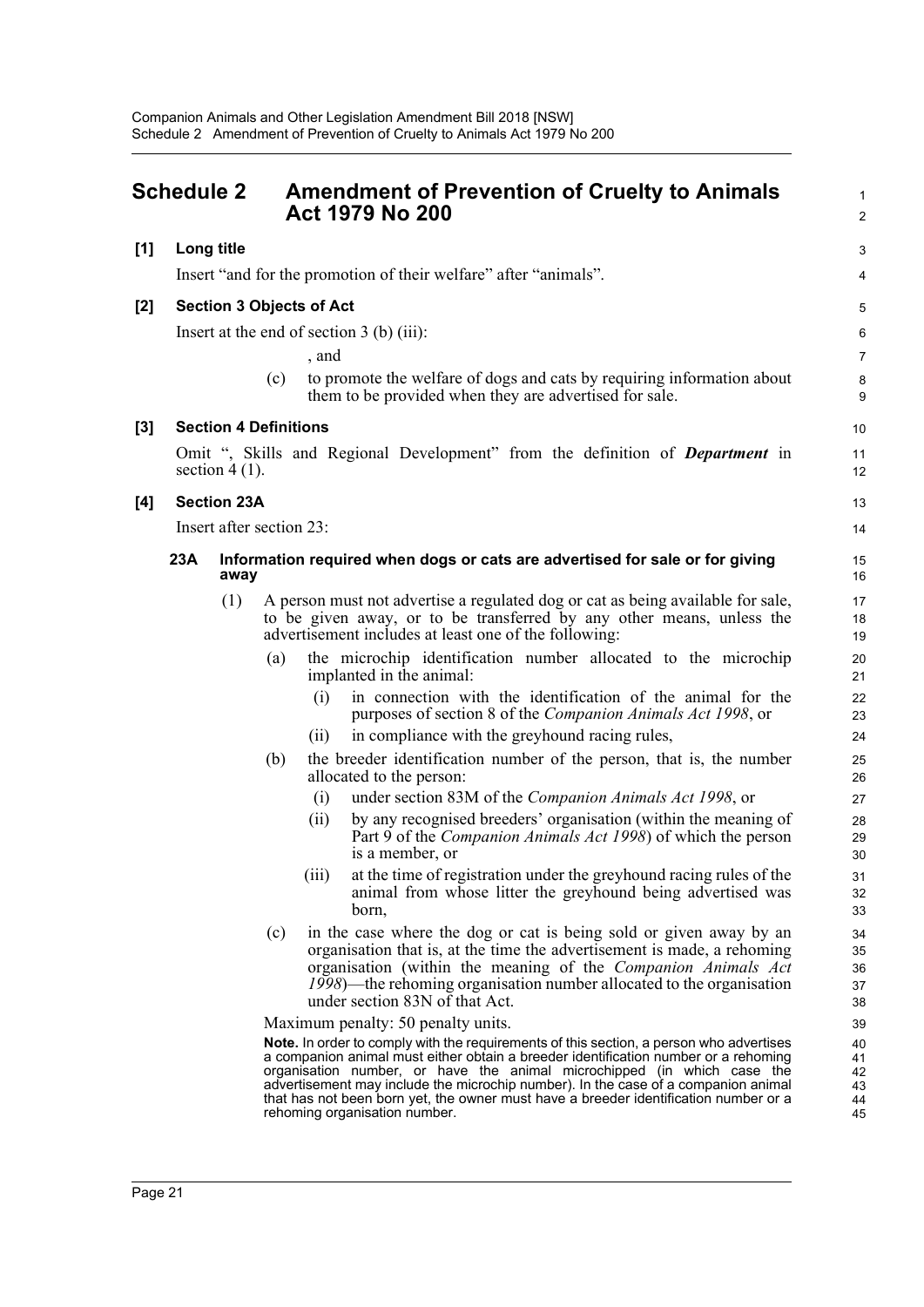| (2) | A person who, when advertising a regulated dog or cat for sale, or when doing |
|-----|-------------------------------------------------------------------------------|
|     | something in relation to that advertising, gives a microchip identification   |
|     | number, breeder identification number or rehoming organisation number that    |
|     | the person knows, or ought reasonably to have known, is false is guilty of an |
|     | offence.                                                                      |

45 46

Maximum penalty: 50 penalty units.

- (3) A person is not liable to be convicted in respect of the same act or omission of both an offence under this section and an offence under section 52A (1) or 57A (1) of the *Companion Animals Act 1998*. **Note.** Sections 52A (1) and 57A (1) of the *Companion Animals Act 1998* make it an offence to sell or advertise the sale of a dangerous, menacing or restricted dog or a dog that is proposed to be a dangerous, menacing or restricted dog.
- (4) In this section:

*greyhound racing rules* means the racing rules:

- (a) made by Greyhound Racing New South Wales under the *Greyhound Racing Act 2009* and in force before the repeal of that Act, or
- (b) made by the Greyhound Welfare and Integrity Commission under the *Greyhound Racing Act 2017*.
- *regulated dog or cat* means any of the following:
- (a) a dog or cat that is or will be required by the *Companion Animals Act 1998* to be identified (including by being microchipped), including a dog or cat that has not been born or has not yet reached the age at which identification is required,
- (b) a greyhound (whether or not it is registered in accordance with the greyhound racing rules), including a greyhound that has not been born,
- (c) a dog or cat that is in the custody of a council (including a council pound),
- (d) a dog or cat that is in the custody of the Animal Welfare League NSW,
- (e) a dog or cat that is in the custody of The Cat Protection Society of NSW Inc,
- (f) a dog or cat that is in the custody of the Royal Society for the Prevention of Cruelty to Animals; New South Wales.

### **[5] Section 24G Powers of inspectors in relation to land used for certain commercial purposes**

Insert after section 24G (2) (a1):

(a2) inspect any advertisement, or means of publishing or broadcasting an advertisement, that is on the land,

### **[6] Section 24JA**

Insert after section 24J:

### **24JA Powers of inspectors generally to examine advertisements**

An inspector may examine an advertisement, or any means of publishing or broadcasting an advertisement, if the inspector suspects, on reasonable grounds, that an offence against section 23A is being, has been or is about to be committed in respect of the advertisement or other thing.

### **[7] Section 24NA Power to question persons and require production of documents**

Insert "or produce documents" after "answer questions" in section 24NA (1).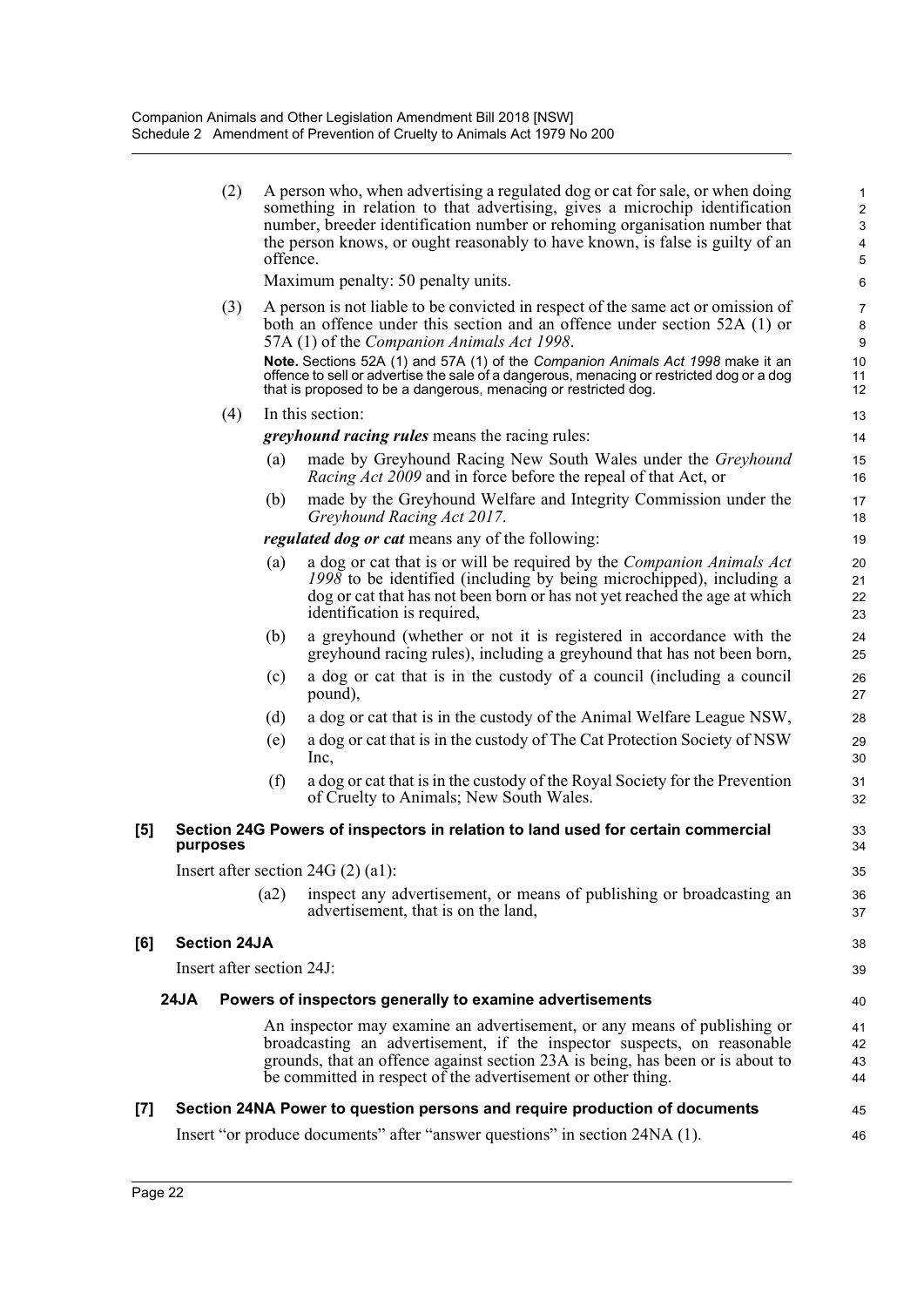| [8] | <b>Section 30A</b> |                                                                         |                                                                                                                                                                                                                                                                                                                                                                                                                                                                |                                  |  |  |  |  |
|-----|--------------------|-------------------------------------------------------------------------|----------------------------------------------------------------------------------------------------------------------------------------------------------------------------------------------------------------------------------------------------------------------------------------------------------------------------------------------------------------------------------------------------------------------------------------------------------------|----------------------------------|--|--|--|--|
|     |                    | Omit the section. Insert instead:                                       |                                                                                                                                                                                                                                                                                                                                                                                                                                                                |                                  |  |  |  |  |
|     | 30A                | Court may order payment of care and maintenance costs by accused person |                                                                                                                                                                                                                                                                                                                                                                                                                                                                |                                  |  |  |  |  |
|     |                    | (1)                                                                     | A court may order a person charged with an offence against this Act or the<br>regulations in respect of an animal to pay to a specified person or organisation<br>the amount specified in the order for any or all reasonable care and<br>maintenance costs incurred by that person or organisation in relation to the<br>animal as a consequence of the offence or alleged offence or in connection<br>with the proceedings. Any such order is a costs order. |                                  |  |  |  |  |
|     |                    | (2)                                                                     | For the purposes of this section, <i>reasonable care and maintenance costs</i> are<br>any costs reasonably incurred in doing any of the following:                                                                                                                                                                                                                                                                                                             |                                  |  |  |  |  |
|     |                    |                                                                         | taking possession of the animal,<br>(a)                                                                                                                                                                                                                                                                                                                                                                                                                        | 12                               |  |  |  |  |
|     |                    |                                                                         | transporting the animal,<br>(b)                                                                                                                                                                                                                                                                                                                                                                                                                                | 13                               |  |  |  |  |
|     |                    |                                                                         | providing the animal with food and drink,<br>(c)                                                                                                                                                                                                                                                                                                                                                                                                               | 14                               |  |  |  |  |
|     |                    |                                                                         | (d)<br>providing the animal with shelter,                                                                                                                                                                                                                                                                                                                                                                                                                      | 15                               |  |  |  |  |
|     |                    |                                                                         | providing the animal with veterinary treatment.<br>(e)                                                                                                                                                                                                                                                                                                                                                                                                         | 16                               |  |  |  |  |
|     |                    | (3)                                                                     | A costs order can be made:                                                                                                                                                                                                                                                                                                                                                                                                                                     | 17                               |  |  |  |  |
|     |                    |                                                                         | at the time that the court convicts the person of the relevant offence, or<br>(a)                                                                                                                                                                                                                                                                                                                                                                              | 18                               |  |  |  |  |
|     |                    |                                                                         | at any other time before proceedings for the relevant offence have been<br>(b)<br>concluded.                                                                                                                                                                                                                                                                                                                                                                   | 19<br>20                         |  |  |  |  |
|     |                    | (4)                                                                     | An amount required to be paid under a costs order is recoverable by the person<br>or organisation in whose favour the order is made, or a person acting on behalf<br>of that person or organisation, as a debt in a court of competent jurisdiction<br>from the person who is required under the costs order to pay that amount.                                                                                                                               | 21<br>22<br>23<br>24             |  |  |  |  |
|     |                    | (5)                                                                     | If proceedings against a person for an offence against this Act or the<br>regulations have not concluded, a court may, instead of or in addition to<br>making a costs order, order the person to provide a bond or security for the<br>payment of any specified reasonable care and maintenance costs, or any<br>further reasonable care and maintenance costs, that the person may later be<br>required to pay under a costs order.                           | 25<br>26<br>27<br>28<br>29<br>30 |  |  |  |  |
|     |                    | (6)                                                                     | If the amount realised under any such bond or security exceeds the amount<br>payable under a costs order, the excess amount is to be paid or returned to the<br>person who provided the bond or security.                                                                                                                                                                                                                                                      | 31<br>32<br>33                   |  |  |  |  |
|     |                    | (7)                                                                     | A court that acquits or discharges a person of an offence against this Act or the<br>regulations may, if it considers it just and reasonable to do so in the<br>circumstances, make any or all of the following orders:                                                                                                                                                                                                                                        | 34<br>35<br>36                   |  |  |  |  |
|     |                    |                                                                         | an order revoking or varying any previous costs order made by the court<br>(a)<br>in connection with the proceedings,                                                                                                                                                                                                                                                                                                                                          | 37<br>38                         |  |  |  |  |
|     |                    |                                                                         | an order requiring any amount or any part of an amount already paid by<br>(b)<br>the accused person under the order to be refunded to the accused person,                                                                                                                                                                                                                                                                                                      | 39<br>40                         |  |  |  |  |
|     |                    |                                                                         | an order requiring any bond or security provided by the person to be<br>(c)<br>cancelled or returned.                                                                                                                                                                                                                                                                                                                                                          | 41<br>42                         |  |  |  |  |
|     |                    | (8)                                                                     | Reasonable care and maintenance costs incurred after proceedings against a<br>person for an offence have concluded are not recoverable under this section.                                                                                                                                                                                                                                                                                                     | 43<br>44                         |  |  |  |  |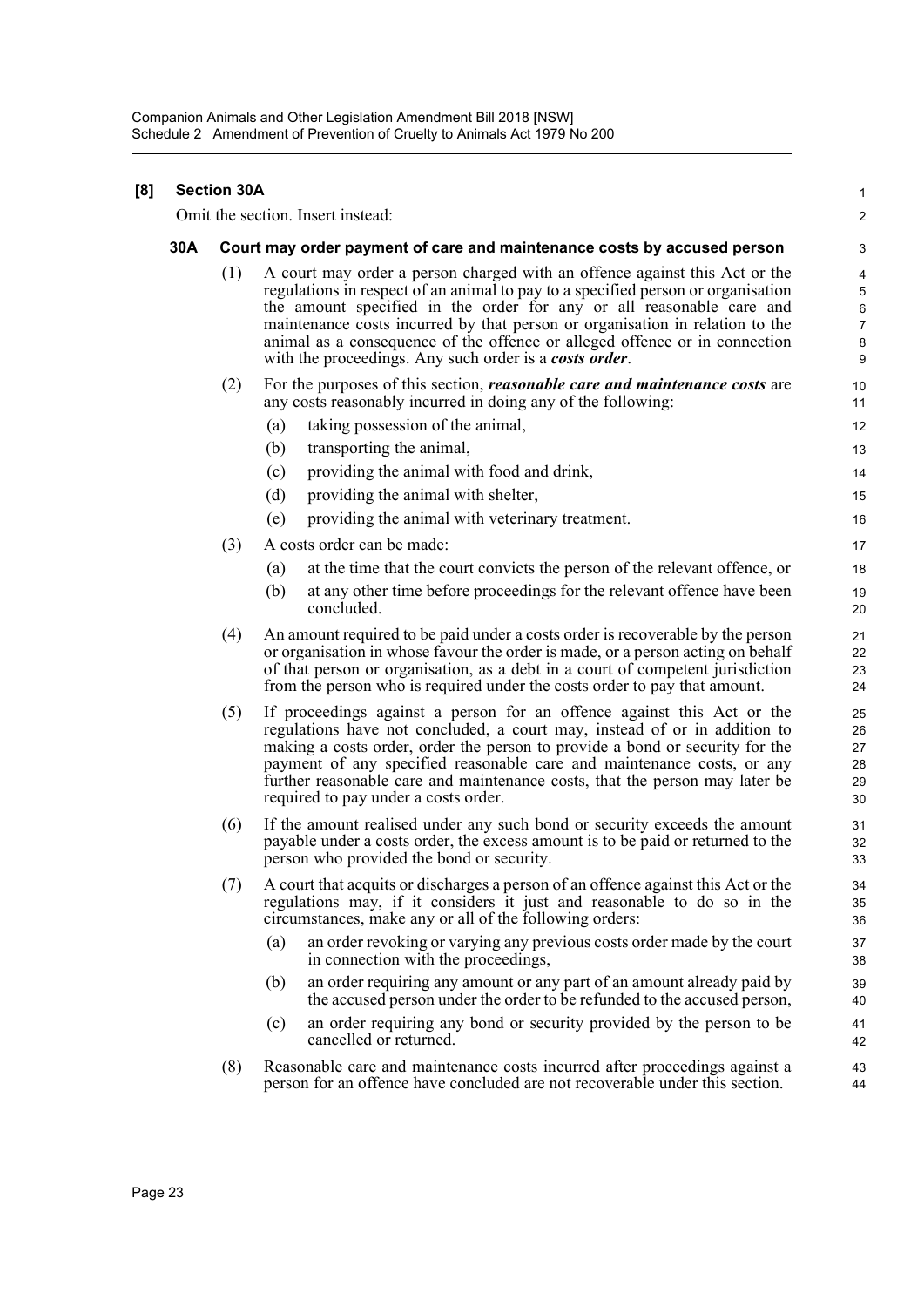|        | (9)                                                                                                                                 | Without limiting subsection $(1)$ , the organisations that may be specified in a<br>costs order as organisations to be paid include any of the following: |                                                                                                                                                                                                         |                           |  |  |  |
|--------|-------------------------------------------------------------------------------------------------------------------------------------|-----------------------------------------------------------------------------------------------------------------------------------------------------------|---------------------------------------------------------------------------------------------------------------------------------------------------------------------------------------------------------|---------------------------|--|--|--|
|        |                                                                                                                                     | (a)                                                                                                                                                       | a charitable organisation,                                                                                                                                                                              | $\ensuremath{\mathsf{3}}$ |  |  |  |
|        |                                                                                                                                     | (b)                                                                                                                                                       | the NSW Police Force,                                                                                                                                                                                   | $\overline{\mathbf{4}}$   |  |  |  |
|        |                                                                                                                                     | (c)                                                                                                                                                       | a government department.                                                                                                                                                                                | 5                         |  |  |  |
|        | (10)                                                                                                                                | $30(1)$ (d) and (3).                                                                                                                                      | Nothing in this section limits the operation of section 24J $(4)$ , 26AA $(2)$ or                                                                                                                       | 6<br>7                    |  |  |  |
|        | (11)                                                                                                                                | In this section:                                                                                                                                          |                                                                                                                                                                                                         | 8                         |  |  |  |
|        |                                                                                                                                     |                                                                                                                                                           | <i>conviction</i> includes the making of an order under section 10 of the Crimes<br>(Sentencing Procedure) Act 1999.                                                                                    | $\boldsymbol{9}$<br>10    |  |  |  |
|        |                                                                                                                                     |                                                                                                                                                           | <b><i>court</i></b> means the Local Court or, if proceedings for the offence concerned are<br>dealt with by the Supreme Court, the Supreme Court.                                                       | 11<br>12                  |  |  |  |
| [9]    |                                                                                                                                     |                                                                                                                                                           | Section 31 Court may make further orders relating to convicted persons                                                                                                                                  | 13                        |  |  |  |
|        | Omit "either or both" from section 31 (1). Insert instead "any one or more".                                                        |                                                                                                                                                           |                                                                                                                                                                                                         |                           |  |  |  |
| [10]   | Section 31 (1) (c)                                                                                                                  |                                                                                                                                                           |                                                                                                                                                                                                         | 15                        |  |  |  |
|        | Insert after section $31(1)(b)$ :                                                                                                   |                                                                                                                                                           |                                                                                                                                                                                                         |                           |  |  |  |
|        |                                                                                                                                     | an order prohibiting the convicted individual from doing any or all of<br>(c)<br>the following:                                                           |                                                                                                                                                                                                         |                           |  |  |  |
|        |                                                                                                                                     | (i)                                                                                                                                                       | keeping, or participating in keeping, any animal,                                                                                                                                                       | 19                        |  |  |  |
|        |                                                                                                                                     | (ii)                                                                                                                                                      | being party to an arrangement where the person is entitled to<br>control or influence the keeping of any animal (including any<br>animal owned by another person or in another person's<br>possession), | 20<br>21<br>22<br>23      |  |  |  |
|        |                                                                                                                                     | (iii)                                                                                                                                                     | have any other involvement with the keeping or care of any<br>animal (including any animal owned by another person or in<br>another person's possession).                                               | 24<br>25<br>26            |  |  |  |
| $[11]$ | <b>Schedule 2 Savings and transitional provisions</b>                                                                               |                                                                                                                                                           |                                                                                                                                                                                                         |                           |  |  |  |
|        | Insert at the end of the Schedule, with appropriate Part and clause numbering:                                                      |                                                                                                                                                           |                                                                                                                                                                                                         |                           |  |  |  |
|        | <b>Part</b><br>Provisions consequent on enactment of<br><b>Companion Animals and Other Legislation</b><br><b>Amendment Act 2018</b> |                                                                                                                                                           |                                                                                                                                                                                                         |                           |  |  |  |
|        | <b>Meaning of "amending Act"</b>                                                                                                    |                                                                                                                                                           |                                                                                                                                                                                                         |                           |  |  |  |
|        |                                                                                                                                     | In this Part:                                                                                                                                             |                                                                                                                                                                                                         | 33                        |  |  |  |
|        |                                                                                                                                     | Amendment Act 2018.                                                                                                                                       | amending Act means the Companion Animals and Other Legislation                                                                                                                                          | 34<br>35                  |  |  |  |
|        |                                                                                                                                     |                                                                                                                                                           | Extension of operation of amendment about court orders relating to certain<br>costs or caring for and maintaining animals                                                                               | 36<br>37                  |  |  |  |
|        |                                                                                                                                     |                                                                                                                                                           | Section 30A, as substituted by the amending Act, extends to proceedings<br>commenced, but not finally determined, before the substitution of that section.                                              | 38<br>39                  |  |  |  |